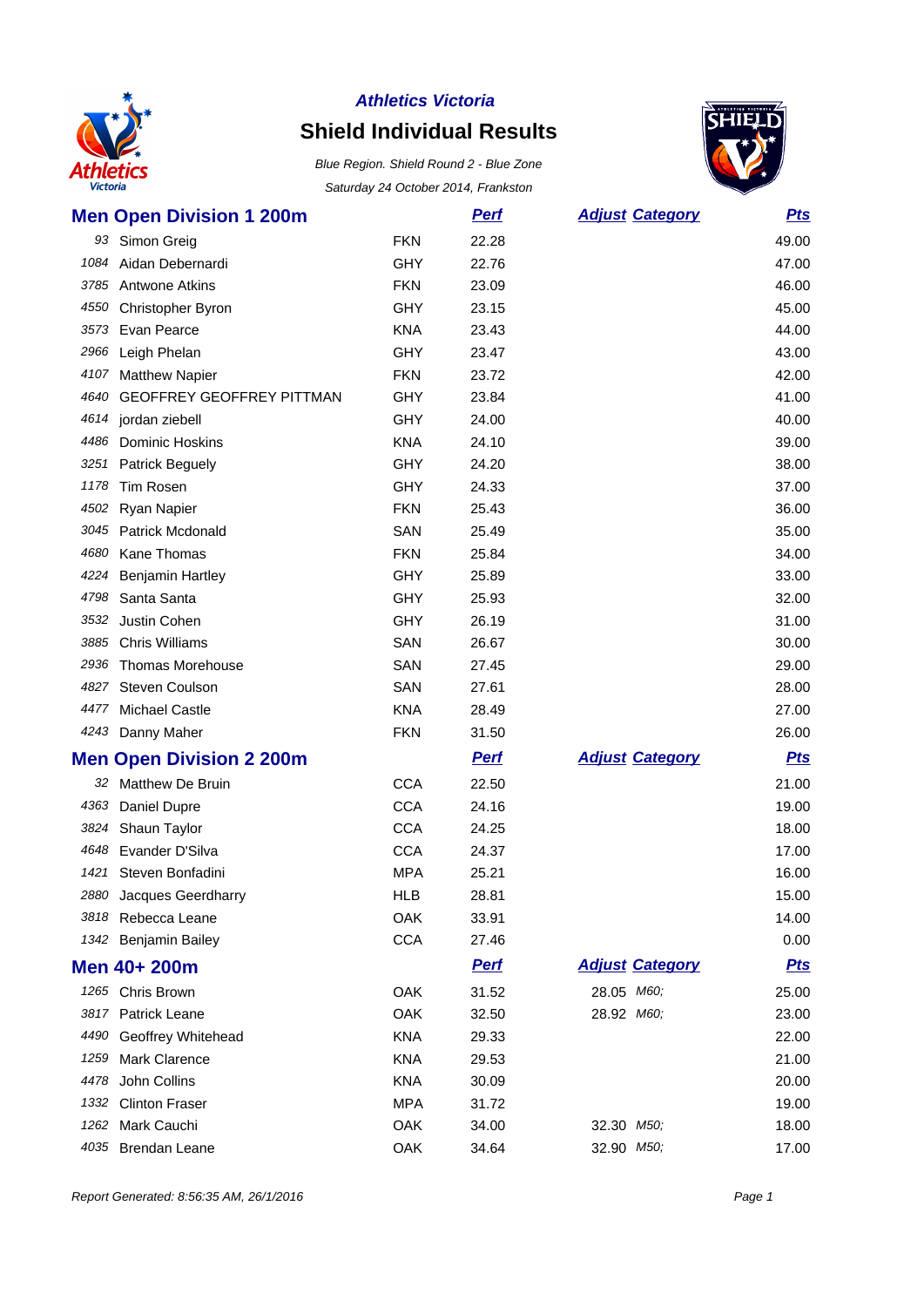

# **Shield Individual Results**



|      |                         |            |             |                        | ▽          |
|------|-------------------------|------------|-------------|------------------------|------------|
| 4540 | Mark O'Mahony           | <b>KNA</b> | 33.69       |                        | 16.00      |
| 1855 | <b>Rodney Prime</b>     | <b>KNA</b> | 33.70       |                        | 15.00      |
| 4483 | Noel Fairburn           | <b>KNA</b> | 35.63       | 33.84 M50;             | 14.00      |
| 1118 | <b>Adrian Lyness</b>    | <b>CCA</b> | 35.87       |                        | 13.00      |
| 1953 | George Dyer             | <b>KNA</b> | 38.06       | 36.15 M50;             | 12.00      |
| 6037 | Paul Snow               | <b>UNA</b> | 37.01       | 35.15 M50;             | 0.00       |
|      | <b>Men U20 200m</b>     |            | <b>Perf</b> | <b>Adjust Category</b> | <b>Pts</b> |
| 109  | Hamish Robertson        | SAN        | 23.52       |                        | 17.00      |
| 3469 | Lachie Cairns           | SAN        | 24.59       |                        | 15.00      |
| 3028 | Josh Linford            | SAN        | 25.09       |                        | 14.00      |
| 4410 | <b>Matthew Wright</b>   | SAN        | 25.24       |                        | 13.00      |
| 4272 | Ayrton Giarrocco        | <b>MEN</b> | 25.34       |                        | 12.00      |
| 3804 | Sebastian Zammit        | <b>GHY</b> | 26.86       |                        | 11.00      |
| 3335 | Laurence Welford        | <b>MEN</b> | 27.24       |                        | 10.00      |
|      | 4105 Callum Fairburn    | <b>KNA</b> | 27.90       |                        | 9.00       |
|      | <b>Men U18 200m</b>     |            | <b>Pert</b> | <b>Adjust Category</b> | <b>Pts</b> |
|      | 139 Lawson Power        | <b>FKN</b> | 21.97       |                        | 29.00      |
| 3943 | Denzell Vatansever Ly   | <b>CCA</b> | 23.55       |                        | 27.00      |
| 2596 | Michael Cann            | <b>FKN</b> | 23.72       |                        | 26.00      |
| 3017 | Tom Tanojevic           | SAN        | 23.85       |                        | 25.00      |
| 3738 | Jordan Carthew          | <b>CCA</b> | 24.26       |                        | 24.00      |
| 4113 | Ryan Bolton             | <b>FKN</b> | 24.43       |                        | 23.00      |
| 1351 | James De Silva          | <b>FKN</b> | 24.48       |                        | 22.00      |
| 3502 | Corey Robinson          | <b>KNA</b> | 24.60       |                        | 21.00      |
| 2705 | Lachlan Herd            | <b>CCA</b> | 24.89       |                        | 20.00      |
| 3821 | Sacha Garnier           | <b>KNA</b> | 25.26       |                        | 19.00      |
| 3696 | <b>Benjamin Merrick</b> | <b>CCA</b> | 25.73       |                        | 18.00      |
| 2232 | Stefan Harper           | SAN        | 25.78       |                        | 17.00      |
| 4328 | Joshua Grant            | GHY        | 26.09       |                        | 16.00      |
| 1333 | Jeremy Fraser           | <b>MPA</b> | 26.44       |                        | 15.00      |
| 3137 | Fascoale Lokiru         | SAN        | 27.06       |                        | 14.00      |
| 1599 | <b>Reese Walmsley</b>   | <b>KNA</b> | 30.57       |                        | 13.00      |
| 4481 | Shaun Dowell            | <b>KNA</b> | 46.36       |                        | 12.00      |
| 3033 | <b>Dylan Burrows</b>    | <b>FKN</b> | 24.84       |                        | 0.00       |
| 3190 | Jackson Miller-Gage     | <b>FKN</b> | 39.71       |                        | 0.00       |
| 3744 | Daniel Vella            | <b>FKN</b> | 24.52       |                        | 0.00       |
| 4042 | Josh Mulder             | <b>FKN</b> | 25.13       |                        | 0.00       |
| 4414 | <b>Alden Collins</b>    | <b>FKN</b> | 26.98       |                        | 0.00       |
| 6038 | Jamie Philander         | <b>UNA</b> | 24.73       |                        | 0.00       |
|      | <b>Men U16 200m</b>     |            | <u>Perf</u> | <b>Adjust Category</b> | <u>Pts</u> |
|      | 192 Jordan Munyard      | <b>KNA</b> | 22.37       |                        | 33.00      |
|      | 206 Aaron Leferink      | SAN        | 23.57       |                        | 31.00      |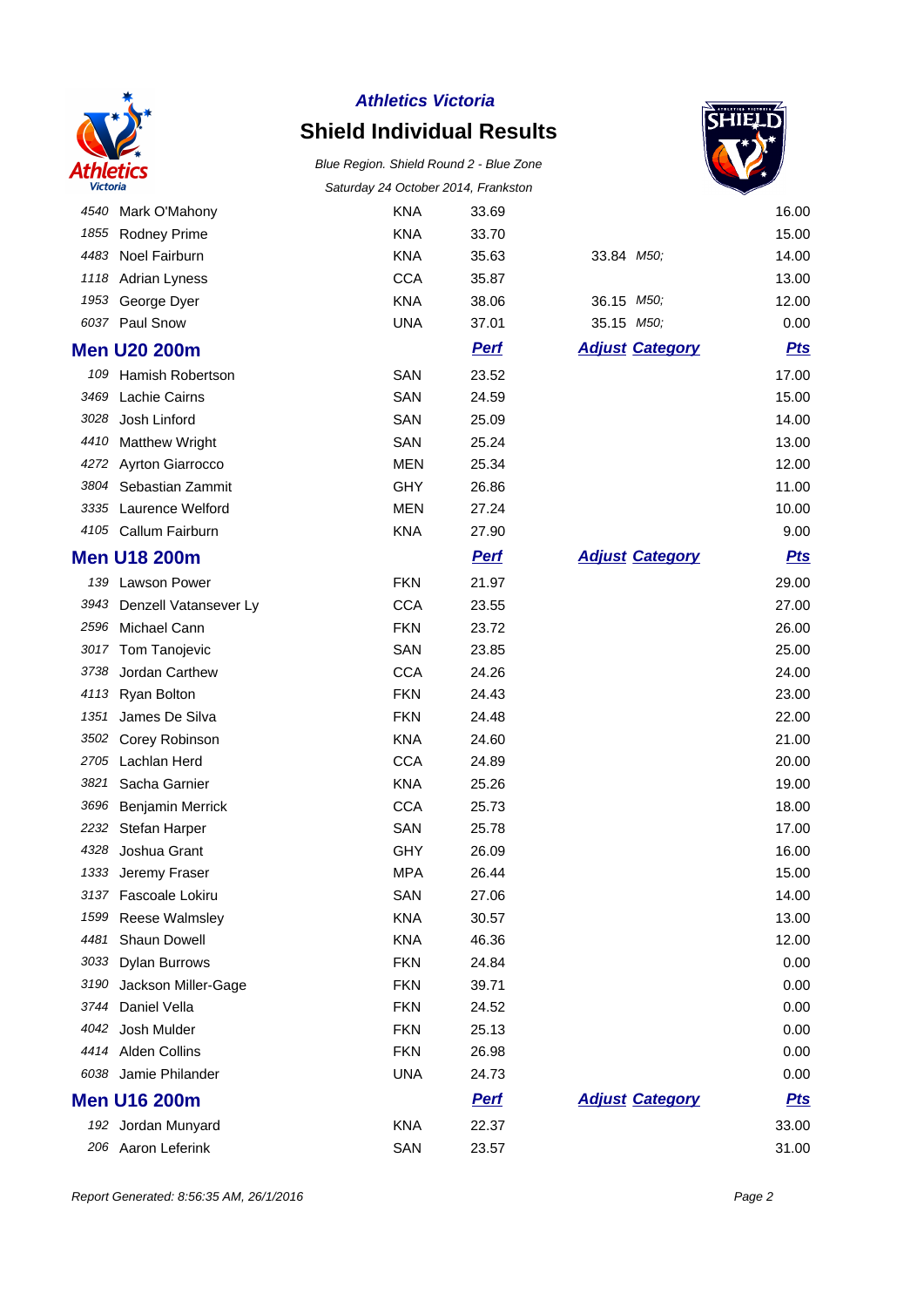

# **Shield Individual Results**

Blue Region. Shield Round 2 - Blue Zone Saturday 24 October 2014, Frankston



| 1688 | <b>William Carter</b>             | <b>MEN</b> | 23.75       |                        | 30.00      |
|------|-----------------------------------|------------|-------------|------------------------|------------|
| 191  | Jesse Scholz                      | GHY        | 23.87       |                        | 29.00      |
| 4650 | Lewis Bailey                      | <b>FKN</b> | 23.95       |                        | 28.00      |
| 3164 | <b>HAYDEN WOLRATH</b>             | <b>HLB</b> | 24.22       |                        | 27.00      |
| 3668 | Maximus Deleplanque Koveos        | SAN        | 24.80       |                        | 26.00      |
| 3281 | Kaine Foster                      | <b>CCA</b> | 25.16       |                        | 25.00      |
| 3937 | <b>Ben Edwards</b>                | GHY        | 25.34       |                        | 24.00      |
| 4583 | <b>Maxwell Pilley</b>             | <b>FKN</b> | 25.66       |                        | 23.00      |
| 3509 | Declan McBean                     | <b>HLB</b> | 25.73       |                        | 22.00      |
| 3198 | <b>Patrick Myles</b>              | <b>MEN</b> | 25.75       |                        | 21.00      |
| 3603 | <b>Isaac Taylor</b>               | <b>FKN</b> | 25.90       |                        | 20.00      |
| 3873 | Cameron De Bruin                  | <b>CCA</b> | 26.20       |                        | 19.00      |
|      | 4722 Will McIntyre                | SAN        | 26.28       |                        | 18.00      |
| 4573 | Ky Morgenthaler                   | <b>MEN</b> | 26.36       |                        | 17.00      |
| 3142 | <b>SIFAN BADADA</b>               | <b>HLB</b> | 26.58       |                        | 16.00      |
| 4213 | Ryan Brown                        | <b>FKN</b> | 26.59       |                        | 15.00      |
| 3661 | Mason Faumuina                    | <b>CCA</b> | 26.96       |                        | 14.00      |
| 3445 | Thanuja Gunawardena               | <b>CCA</b> | 27.53       |                        | 13.00      |
| 3365 | <b>Kael Rushton</b>               | <b>KNA</b> | 27.74       |                        | 12.00      |
| 3822 | Michael Hough                     | <b>KNA</b> | 27.99       |                        | 11.00      |
|      | 1072 Cody Bellgrove               | GHY        | 28.57       |                        | 10.00      |
| 4476 | <b>Bayley Carlin</b>              | <b>KNA</b> | 28.83       |                        | 9.00       |
| 3521 | <b>KOSTA THOMSON</b>              | <b>HLB</b> | 29.04       |                        | 8.00       |
| 3511 | <b>TRISTAN ABBOTT</b>             | <b>CCA</b> | 27.54       |                        | 0.00       |
| 4189 | <b>Ben Medcalf</b>                | <b>FKN</b> | 26.92       |                        | 0.00       |
| 4779 | Liam White                        | <b>FKN</b> | 27.68       |                        | 0.00       |
| 6047 | Max Mayano                        | <b>UNA</b> | 27.98       |                        | 0.00       |
|      | <b>Men U14 200m</b>               |            | <b>Perf</b> | <b>Adjust Category</b> | <b>Pts</b> |
|      | 3147 Bambino Moukassa Mbani       | <b>HLB</b> | 25.07       |                        | 37.00      |
|      | 3797 Nicholas Grech               | <b>MEN</b> | 25.53       |                        | 35.00      |
|      | 2943 William Reid                 | <b>FKN</b> | 26.34       |                        | 34.00      |
|      | 1196 ROMIN KODIKARA               | GHY        | 27.54       |                        | 33.00      |
|      | 3814 Tristan Rogers               | <b>FKN</b> | 28.46       |                        | 32.00      |
|      | 4011 Kusalavan Sivathash          | <b>HLB</b> | 28.98       |                        | 31.00      |
| 3639 | <b>Corey Smith</b>                | <b>MEN</b> | 29.30       |                        | 30.00      |
| 4731 | <b>Thomas Evans</b>               | <b>CCA</b> | 30.09       |                        | 29.00      |
| 3956 | <b>Matthew Merrilees</b>          | <b>SCA</b> | 31.55       |                        | 0.00       |
|      | 6042 James Thomas                 | <b>UNA</b> | 26.67       |                        | 0.00       |
|      | 6043 Tom Crozier                  | <b>UNA</b> | 26.81       |                        | 0.00       |
|      | <b>Women Open Division 1 200m</b> |            | <b>Perf</b> | <b>Adjust Category</b> | <u>Pts</u> |
|      | 3346 Sherena Mulgrave             | GHY        | 25.85       |                        | 25.00      |
|      | 2960 Adelaide Robertson           | SAN        | 26.54       |                        | 23.00      |
|      | 3201 Tierra Exum                  | SAN        | 26.86       |                        | 22.00      |

Report Generated: 8:56:36 AM, 26/1/2016 **Page 3**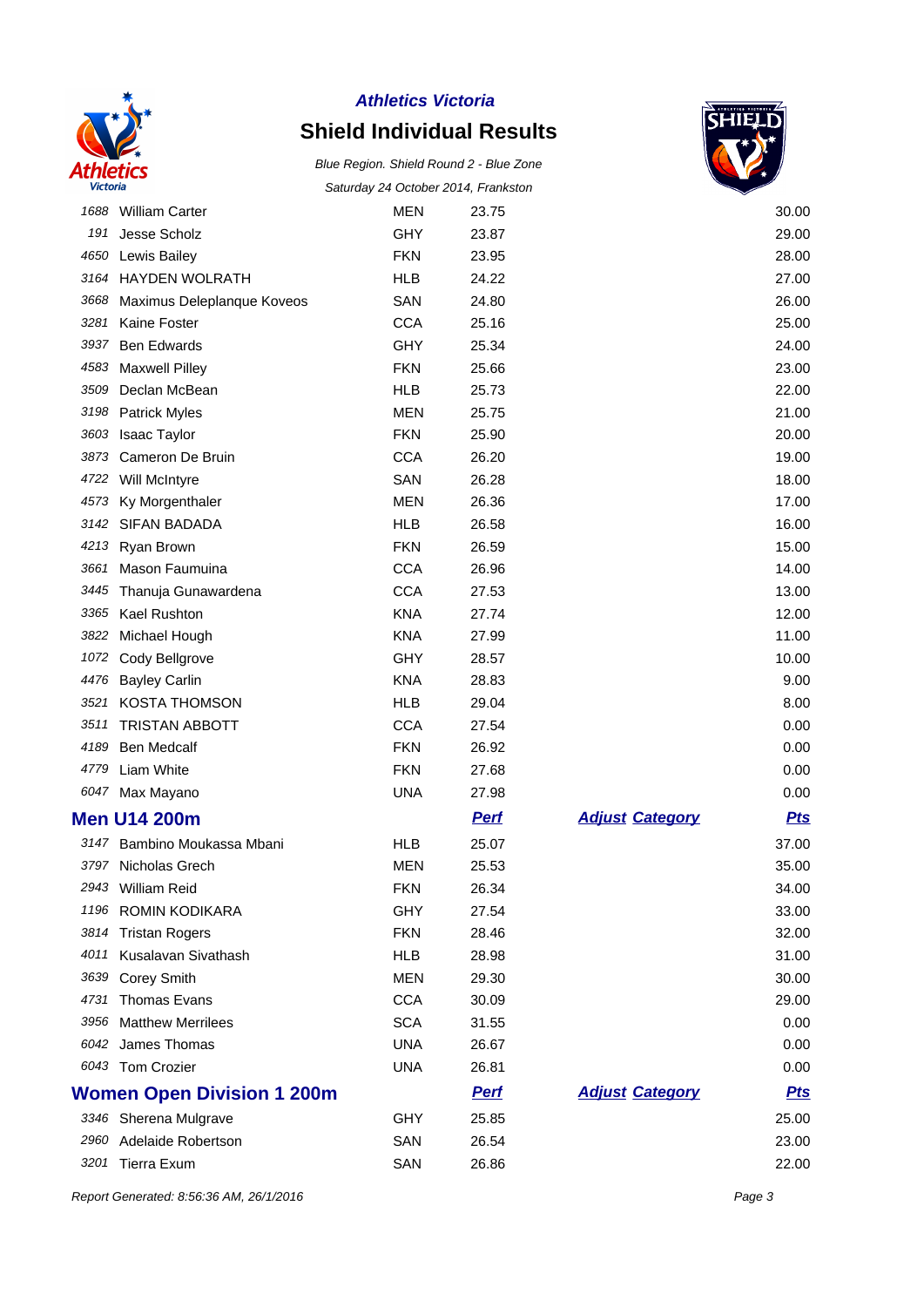

# **Shield Individual Results**

#### Blue Region. Shield Round 2 - Blue Zone Saturday 24 October 2014, Frankston



|      |                                   |            | Saluruay 24 October 2014, Fiankston |                        |            |
|------|-----------------------------------|------------|-------------------------------------|------------------------|------------|
|      | 2762 Ruby Holten                  | SAN        | 27.66                               |                        | 21.00      |
|      | 4236 Courtenay Wood               | SAN        | 27.85                               |                        | 20.00      |
|      | 3340 Natalie Leontaridis          | GHY        | 28.38                               |                        | 19.00      |
|      | 1027 Cassie Higham                | GHY        | 32.79                               |                        | 18.00      |
|      | 1475 Anna Ross                    | GHY        | 33.03                               |                        | 17.00      |
|      | 4484 Vanessa Fairburn             | <b>KNA</b> | 33.11                               |                        | 16.00      |
|      | <b>Women Open Division 2 200m</b> |            | <b>Perf</b>                         | <b>Adjust Category</b> | <b>Pts</b> |
|      | 3864 Carmen De Bruin              | <b>CCA</b> | 26.65                               |                        | 25.00      |
|      | 4083 Alona Broome                 | <b>FKN</b> | 28.08                               |                        | 23.00      |
|      | 3417 Megan Heap                   | <b>FKN</b> | 28.77                               |                        | 22.00      |
|      | 4212 Chloe Barnard                | <b>FKN</b> | 29.05                               |                        | 21.00      |
|      | 4555 Emily Pimlett                | <b>CCA</b> | 29.26                               |                        | 20.00      |
|      | 2881 Corey Pendry                 | <b>HLB</b> | 29.52                               |                        | 19.00      |
|      | 4087 Lucy Romanoff                | <b>FKN</b> | 29.77                               |                        | 18.00      |
|      | 3637 Tess Parton                  | <b>MEN</b> | 30.61                               |                        | 17.00      |
| 2037 | Joanne Pratt                      | <b>CCA</b> | 32.39                               |                        | 16.00      |
|      | 1155 Holly Webber                 | <b>CCA</b> | 33.17                               |                        | 15.00      |
| 2194 | <b>Heather Whitaker</b>           | <b>MEN</b> | 35.03                               |                        | 14.00      |
|      | 1886 Helen Bryan                  | <b>MEN</b> | 36.98                               |                        | 13.00      |
|      | 1646 Sally Morrison               | <b>CCA</b> | 34.38                               |                        | 0.00       |
|      | 2038 Megan Pratt                  | <b>CCA</b> | 38.05                               |                        | 0.00       |
|      | 3087 Cathy Runting                | <b>FKN</b> | 31.89                               |                        | 0.00       |
|      | 3903 Elise Ponchard               | <b>FKN</b> | 31.62                               |                        | 0.00       |
|      | <b>Women Open 200m</b>            |            | <b>Perf</b>                         | <b>Adjust Category</b> | <u>Pts</u> |
|      | 1544 Sarah Lewis                  | <b>SCA</b> | 29.95                               |                        | 0.00       |
|      | <b>Women 40+ 200m</b>             |            | <b>Perf</b>                         | <b>Adjust Category</b> | <u>Pts</u> |
|      | 80 Heather Carr                   | GHY        | 42.56                               | 36.60 F60;             | 9.00       |
|      | <b>Women U20 200m</b>             |            | <u>Perf</u>                         | <b>Adjust Category</b> | <b>Pts</b> |
|      | 1708 Monique Walsh                | SAN        | 28.47                               |                        | 9.00       |
|      | 1609 Clodagh Grogan               | SAN        | 29.15                               |                        | 7.00       |
|      | 6045 Elizabeth Clarke             | <b>UNA</b> | 28.27                               |                        | 0.00       |
|      | <b>Women U18 200m</b>             |            | <b>Pert</b>                         | <b>Adjust Category</b> | <b>Pts</b> |
|      | 3246 Christine Byrne              | GHY        | 25.96                               |                        | 33.00      |
| 124  | Alexia Loizou                     | <b>FKN</b> | 26.36                               |                        | 31.00      |
| 284  | Jemima Russell                    | SAN        | 26.48                               |                        | 30.00      |
|      | 4165 Claudia Whitfort             | GHY        | 26.89                               |                        | 29.00      |
| 3404 | Ebony Lane                        | <b>FKN</b> | 26.93                               |                        | 28.00      |
| 4552 | Jorja Borg                        | <b>KNA</b> | 27.14                               |                        | 27.00      |
| 3025 | <b>Hayley Silvester</b>           | <b>MPA</b> | 27.49                               |                        | 26.00      |
|      | 4065 Cassandra Cain               | <b>FKN</b> | 27.57                               |                        | 25.00      |
|      | 3243 Anna Laidlaw                 | SAN        | 27.67                               |                        | 24.00      |
| 4209 | Claudia Carter                    | GHY        | 27.77                               |                        | 23.00      |

Report Generated: 8:56:37 AM, 26/1/2016 **Page 4**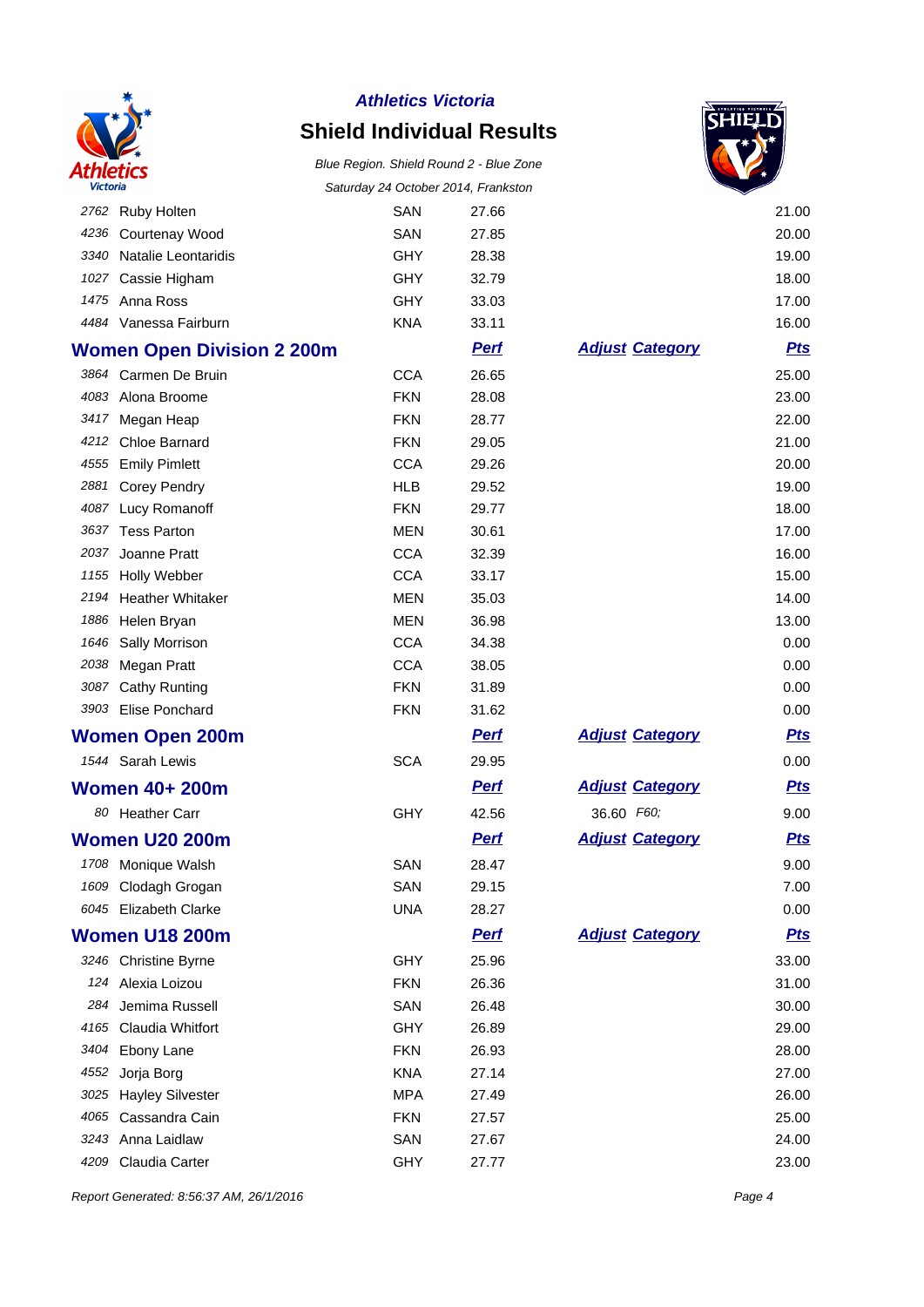

### **Shield Individual Results**

Blue Region. Shield Round 2 - Blue Zone Saturday 24 October 2014, Frankston



|      | 4416 Emma Valeri           | <b>GHY</b> | 28.03       |                        | 22.00      |
|------|----------------------------|------------|-------------|------------------------|------------|
| 4329 | Laura Bloomfield           | <b>FKN</b> | 28.76       |                        | 21.00      |
| 4099 | <b>Grace Stebbins</b>      | <b>MEN</b> | 28.93       |                        | 20.00      |
| 2865 | <b>Piper Montag</b>        | <b>MAC</b> | 29.96       |                        | 19.00      |
| 3295 | Natasha Bannon             | SAN        | 30.65       |                        | 18.00      |
| 3942 | Eunika Burger              | <b>CCA</b> | 31.03       |                        | 17.00      |
| 4144 | <b>Tessa Bottomley</b>     | <b>CCA</b> | 32.11       |                        | 16.00      |
| 4537 | Alyssa Prosser             | <b>CCA</b> | 32.25       |                        | 15.00      |
| 3241 | Jessica Lillie             | <b>KNA</b> | 32.88       |                        | 14.00      |
| 1205 | Morgan Hawkes              | <b>FKN</b> | 29.63       |                        | 0.00       |
| 1740 | <b>Kaitlin Barr</b>        | <b>GHY</b> | 28.88       |                        | 0.00       |
| 3086 | Sarah Marshall             | <b>FKN</b> | 29.60       |                        | 0.00       |
| 4013 | Briana O'Donohue           | <b>FKN</b> | 28.84       |                        | 0.00       |
| 4576 | <b>Tasmin Elwin</b>        | <b>FKN</b> | 28.93       |                        | 0.00       |
| 4766 | <b>Chelsey Wells</b>       | <b>FKN</b> | 31.66       |                        | 0.00       |
| 4789 | Shima Mohamed              | <b>FKN</b> | 28.92       |                        | 0.00       |
|      | <b>Women U16 200m</b>      |            | <b>Perf</b> | <b>Adjust Category</b> | <u>Pts</u> |
| 3218 | Skyla Lauch                | <b>FKN</b> | 26.80       |                        | 33.00      |
| 1110 | Ciara Losty                | GHY        | 27.13       |                        | 31.00      |
| 3808 | Khoeby Holohan             | SAN        | 27.56       |                        | 30.00      |
| 3470 | Meg Cairns                 | SAN        | 27.65       |                        | 29.00      |
| 4692 | Anna Plessinger            | SAN        | 27.67       |                        | 28.00      |
| 3003 | <b>Emily Wallace</b>       | SAN        | 27.89       |                        | 27.00      |
| 4833 | Elektra Reville            | <b>FKN</b> | 28.78       |                        | 26.00      |
| 4145 | Bianca Fernando            | <b>CCA</b> | 28.96       |                        | 25.00      |
| 3621 | <b>Chloe Satchwell</b>     | <b>CCA</b> | 29.56       |                        | 24.00      |
| 3413 | <b>Bridie Kelly</b>        | <b>FKN</b> | 29.90       |                        | 23.00      |
| 3146 | Moana Kareta               | <b>HLB</b> | 30.67       |                        | 22.00      |
| 3999 | Ellen Ashwell              | <b>CCA</b> | 30.87       |                        | 21.00      |
| 4656 | Jemima Savage              | <b>MEN</b> | 32.55       |                        | 20.00      |
| 226  | Rebecca Henderson          | <b>CCA</b> | 36.39       |                        | 19.00      |
|      | 210 Annabelle Holman       | SAN        | 29.85       |                        | 0.00       |
|      | <b>Women U14 200m</b>      |            | <b>Perf</b> | <b>Adjust Category</b> | <b>Pts</b> |
|      | 1143 Abbey Bradley-Power   | <b>FKN</b> | 26.76       |                        | 33.00      |
| 3153 | Ambali Pillai              | SAN        | 27.98       |                        | 31.00      |
| 3635 | Zoe Cunningham             | MEN        | 27.99       |                        | 30.00      |
| 2945 | Macy Wight                 | <b>FKN</b> | 28.29       |                        | 29.00      |
| 4066 | <b>Charlotte Cain</b>      | <b>FKN</b> | 28.92       |                        | 28.00      |
| 3271 | <b>EMMUMUELLA CHALIKER</b> | <b>HLB</b> | 29.01       |                        | 27.00      |
| 4745 | Shehara Weerakoon          | <b>HLB</b> | 29.88       |                        | 26.00      |
| 3145 | Hope Kareta                | HLB        | 30.12       |                        | 25.00      |
| 3269 | Jennifer Macdonald         | <b>CCA</b> | 30.28       |                        | 24.00      |
|      | 3166 Adanna Okoronkwo      | <b>FKN</b> | 30.70       |                        | 23.00      |

Report Generated: 8:56:37 AM, 26/1/2016 **Page 5**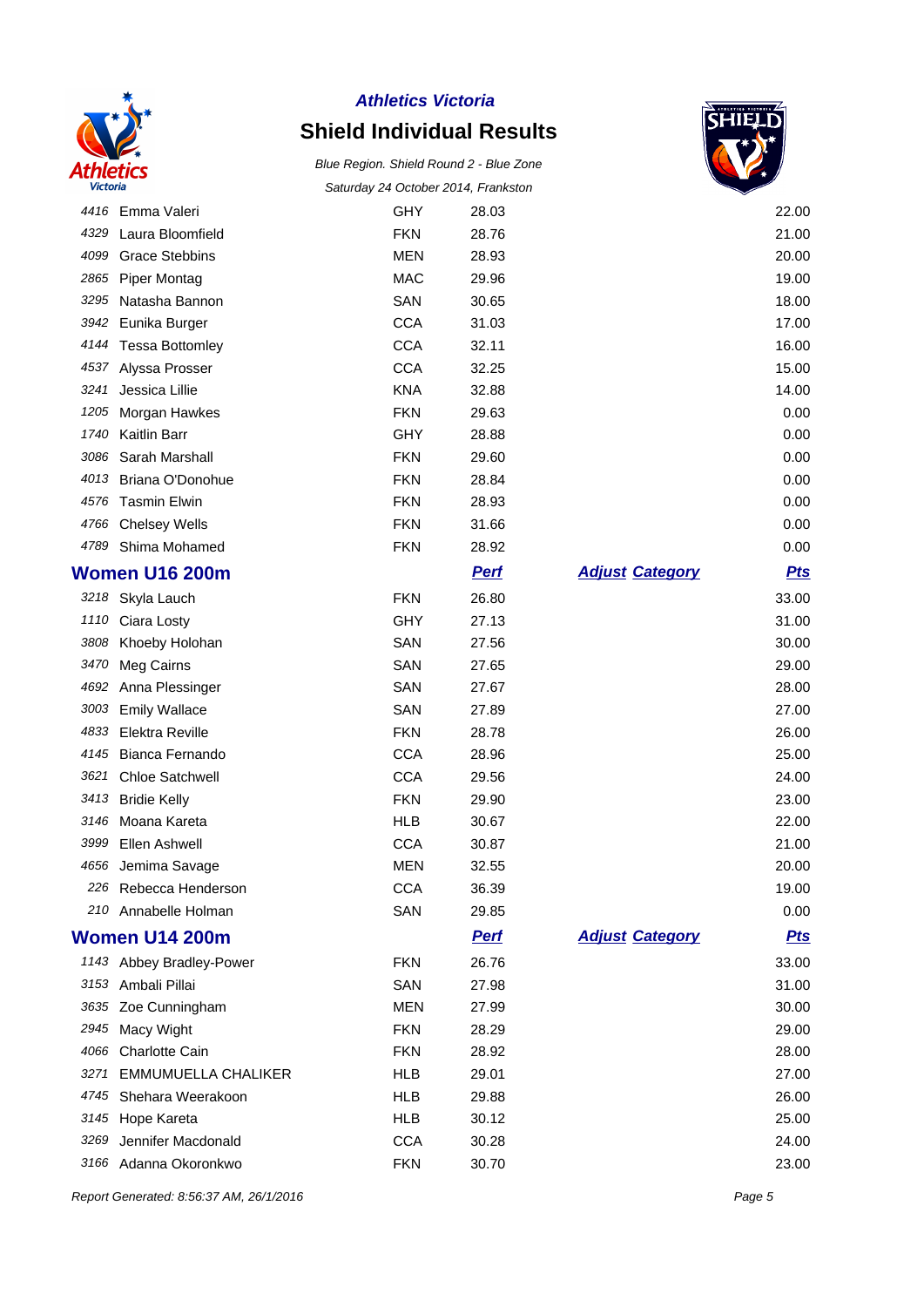

# **Shield Individual Results**

Blue Region. Shield Round 2 - Blue Zone Saturday 24 October 2014, Frankston



|      | 3478 Sally holzoder             | <b>KNA</b> | 31.11       |                        | 21.50      |
|------|---------------------------------|------------|-------------|------------------------|------------|
| 3963 | Alyssa Neale                    | <b>CCA</b> | 31.11       |                        | 21.50      |
| 4694 | Kiyani Sydnor                   | GHY        | 31.32       |                        | 20.00      |
| 4397 | Madison Satchwell               | <b>CCA</b> | 31.73       |                        | 19.00      |
| 3423 | Sarah Macdonell                 | <b>CCA</b> | 31.76       |                        | 18.00      |
| 4715 | Gemma Craddock                  | GHY        | 32.69       |                        | 17.00      |
| 3272 | <b>DANA FOMIN</b>               | <b>HLB</b> | 33.66       |                        | 16.00      |
| 3519 | Abigail Newman                  | GHY        | 33.72       |                        | 15.00      |
| 3222 | Maya Natoli                     | GHY        | 34.61       |                        | 14.00      |
| 4235 | Melissa Thomas                  | SAN        | 37.44       |                        | 13.00      |
| 260  | Dayna Crees T/F35               | <b>CCA</b> | 46.19       | 41.57 T35;             | 0.00       |
| 2944 | Lily Riley                      | <b>FKN</b> | 31.05       |                        | 0.00       |
| 3424 | Imogen Paine                    | <b>CCA</b> | 32.39       |                        | 0.00       |
| 3444 | <b>Hayley Burne</b>             | <b>CCA</b> | 33.78       |                        | 0.00       |
| 3454 | <b>Felicity Jouvelet</b>        | <b>CCA</b> | 34.42       |                        | 0.00       |
|      | 4164 Sarah Hosking              | <b>FKN</b> | 32.79       |                        | 0.00       |
|      | 4660 Amber Kamau                | <b>FKN</b> | 32.76       |                        | 0.00       |
|      | <b>Men Open Division 1 800m</b> |            | <b>Pert</b> | <b>Adjust Category</b> | <b>Pts</b> |
|      | 2008 Mark Richards              | <b>KNA</b> | 1:52.2h     |                        | 49.00      |
| 1316 | Jack Marquardt                  | GHY        | 1:58.1h     |                        | 47.00      |
| 3319 | Tom McFarlane                   | <b>GHY</b> | 1:58.9h     |                        | 46.00      |
|      | 4343 Patrick Bryce              | GHY        | 1:59.4h     |                        | 45.00      |
| 3944 | <b>Timothy Crane</b>            | <b>GHY</b> | 1:59.6h     |                        | 44.00      |
| 3849 | Jordan Crane                    | <b>GHY</b> | 1:59.9h     |                        | 43.00      |
| 4487 | Stephen Knuckey                 | <b>KNA</b> | 2:00.3h     |                        | 42.00      |
| 1271 | Jack Bullock                    | GHY        | 2:00.5h     |                        | 41.00      |
| 1836 | Justin Wolsley                  | <b>FKN</b> | 2:01.0h     |                        | 40.00      |
|      | 1353 Beau Lang                  | <b>GHY</b> | 2:02.9h     |                        | 39.00      |
| 1423 | Matthew Wynne                   | GHY        | 2:08.6h     |                        | 38.00      |
| 4509 | <b>Rhys Whittaker</b>           | <b>MEN</b> | 2:10.2h     |                        | 37.00      |
|      | 3885 Chris Williams             | SAN        | 2:10.8h     |                        | 36.00      |
|      | 1694 Andrew Johnson             | MEN        | 2:11.4h     |                        | 35.00      |
|      | 1693 Justin Hanrahan            | <b>MEN</b> | 2:29.7h     |                        | 34.00      |
|      | 4243 Danny Maher                | <b>FKN</b> | 2:54.9h     |                        | 33.00      |
|      | <b>Men Open Division 2 800m</b> |            | <b>Pert</b> | <b>Adjust Category</b> | <u>Pts</u> |
| 2383 | Jake Stevens                    | <b>MPA</b> | 1:55.0h     |                        | 21.00      |
|      | 148 Troy McGill                 | <b>MPA</b> | 2:01.0h     |                        | 19.00      |
| 1421 | Steven Bonfadini                | <b>MPA</b> | 2:01.3h     |                        | 18.00      |
| 3697 | Nicholas Merrick                | <b>CCA</b> | 2:10.6h     |                        | 17.00      |
| 1228 | Shane Bishop                    | <b>MPA</b> | 2:10.9h     |                        | 16.00      |
| 4538 | <b>Christopher Cheniart</b>     | <b>HLB</b> | 2:11.3h     |                        | 15.00      |
| 4089 | Matthew Gough                   | <b>HLB</b> | 2:12.2h     |                        | 14.00      |
|      | 1342 Benjamin Bailey            | <b>CCA</b> | 2:15.4h     |                        | 13.00      |

Report Generated: 8:56:38 AM, 26/1/2016 **Page 6**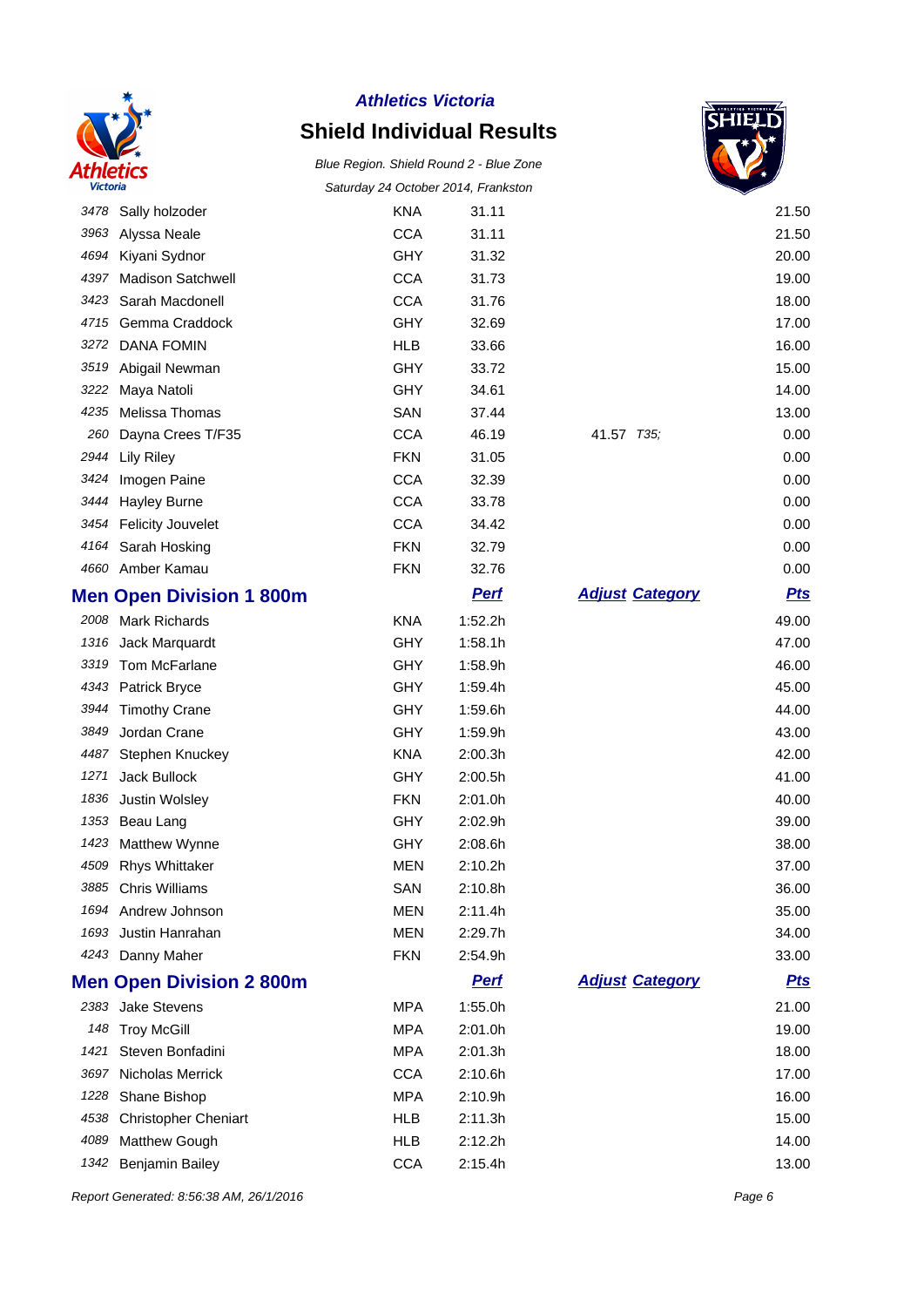

# **Shield Individual Results**

Blue Region. Shield Round 2 - Blue Zone Saturday 24 October 2014, Frankston



|      | Men 40+ 800m          |            | <b>Perf</b> |                      | <b>Adjust Category</b> | <b>Pts</b> |
|------|-----------------------|------------|-------------|----------------------|------------------------|------------|
|      | 3302 Mickael Soussan  | <b>GHY</b> | 2:11.5h     |                      |                        | 25.00      |
| 1259 | <b>Mark Clarence</b>  | <b>KNA</b> | 2:19.9h     |                      |                        | 23.00      |
| 1149 | Kurt Golonka          | <b>GHY</b> | 2:25.2h     |                      |                        | 22.00      |
| 1953 | George Dyer           | <b>KNA</b> | 2:38.1h     | 2:27.0h <i>M50</i> ; |                        | 21.00      |
| 1855 | Rodney Prime          | <b>KNA</b> | 2:35.1h     |                      |                        | 20.00      |
| 4478 | John Collins          | <b>KNA</b> | 2:44.5h     |                      |                        | 19.00      |
| 1265 | Chris Brown           | <b>OAK</b> | 3:15.5h     | 2:48.1h M60;         |                        | 18.00      |
| 1332 | <b>Clinton Fraser</b> | <b>MPA</b> | 2:51.7h     |                      |                        | 17.00      |
| 1118 | <b>Adrian Lyness</b>  | <b>CCA</b> | 3:01.6h     |                      |                        | 16.00      |
| 1820 | Ian Poulton           | <b>OAK</b> | 3:19.9h     | 3:05.9h M50;         |                        | 15.00      |
| 6037 | Paul Snow             | <b>UNA</b> | 3:13.6h     | 3:00.0h M50;         |                        | 0.00       |
|      | <b>Men U20 800m</b>   |            | <b>Perf</b> |                      | <b>Adjust Category</b> | <b>Pts</b> |
|      | 98 Ryan Patterson     | <b>KNA</b> | 1:54.1h     |                      |                        | 17.00      |
| 1889 | Michael Kernahan      | <b>MEN</b> | 2:09.0h     |                      |                        | 15.00      |
| 1838 | Daniel Sheridan       | <b>KNA</b> | 2:17.3h     |                      |                        | 14.00      |
|      | 4273 Lachie Moorhouse | <b>MEN</b> | 2:19.0h     |                      |                        | 13.00      |
|      | <b>Men U18 800m</b>   |            | <b>Pert</b> |                      | <b>Adjust Category</b> | <b>Pts</b> |
|      | 4024 James Longley    | <b>FKN</b> | 2:00.7h     |                      |                        | 29.00      |
|      | 2705 Lachlan Herd     | <b>CCA</b> | 2:02.2h     |                      |                        | 27.00      |
| 1333 | Jeremy Fraser         | <b>MPA</b> | 2:04.1h     |                      |                        | 26.00      |
| 3744 | Daniel Vella          | <b>FKN</b> | 2:04.9h     |                      |                        | 25.00      |
| 3902 | <b>Frazer Crowe</b>   | <b>FKN</b> | 2:10.1h     |                      |                        | 24.00      |
|      | 1812 Luke McCarthy    | <b>GHY</b> | 2:10.2h     |                      |                        | 23.00      |
| 4760 | Alexander Oosterberg  | <b>FKN</b> | 2:14.2h     |                      |                        | 22.00      |
| 4328 | Joshua Grant          | <b>GHY</b> | 2:15.4h     |                      |                        | 21.00      |
| 3696 | Benjamin Merrick      | <b>CCA</b> | 2:30.5h     |                      |                        | 20.00      |
| 1599 | <b>Reese Walmsley</b> | <b>KNA</b> | 2:30.8h     |                      |                        | 19.00      |
| 3821 | Sacha Garnier         | <b>KNA</b> | 2:35.9h     |                      |                        | 18.00      |
| 4246 | <b>Finn Snow</b>      | <b>FKN</b> | 2:20.0h     |                      |                        | 0.00       |
|      | <b>Men U16 800m</b>   |            | <u>Perf</u> |                      | <b>Adjust Category</b> | <u>Pts</u> |
|      | 193 Kang Nyoak        | <b>KNA</b> | 1:57.4h     |                      |                        | 33.00      |
| 3764 | James Paton           | <b>FKN</b> | 2:06.4h     |                      |                        | 31.00      |
| 3496 | Hani Abdelrahim       | <b>CCA</b> | 2:07.8h     |                      |                        | 30.00      |
| 1352 | Jasper Pickering      | <b>GHY</b> | 2:10.5h     |                      |                        | 29.00      |
|      | 4037 William Collins  | <b>KNA</b> | 2:10.6h     |                      |                        | 28.00      |
|      | 3142 SIFAN BADADA     | <b>HLB</b> | 2:10.9h     |                      |                        | 27.00      |
| 3937 | <b>Ben Edwards</b>    | <b>GHY</b> | 2:12.2h     |                      |                        | 26.00      |
|      | 3116 Alistair Strutt  | GHY        | 2:16.0h     |                      |                        | 25.00      |
|      | 2234 James Burren     | <b>KNA</b> | 2:16.9h     |                      |                        | 24.00      |
|      | 1252 Liam Halloran    | <b>GHY</b> | 2:17.0h     |                      |                        | 23.00      |

Thomas Kuhlmann KNA 2:18.4h 22.00

Report Generated: 8:56:39 AM, 26/1/2016 **Page 7**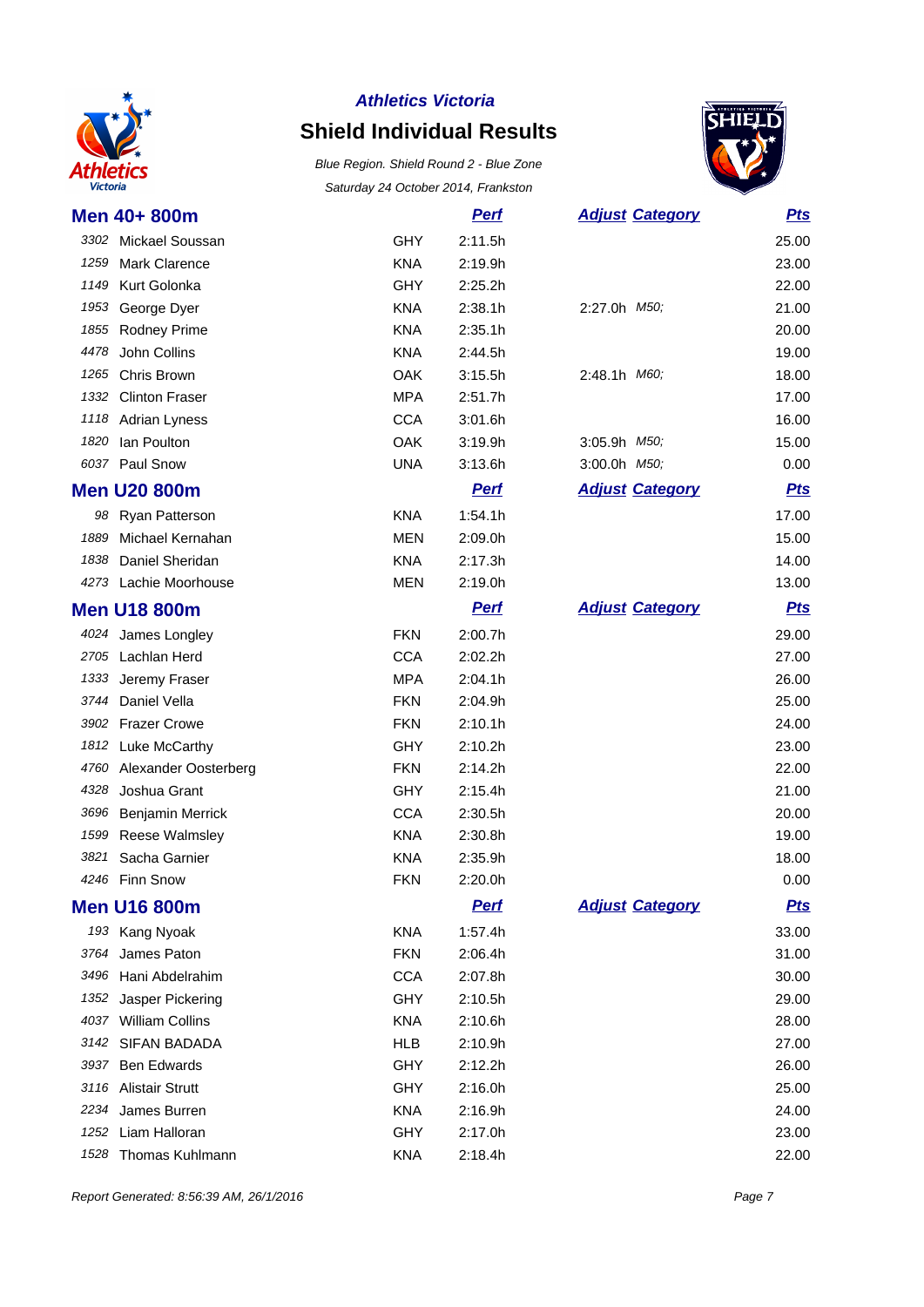

### **Shield Individual Results**



|      |                                   |            | Saluruay 24 OClODEI 2014, Fiankslon |                        |            |
|------|-----------------------------------|------------|-------------------------------------|------------------------|------------|
|      | 4834 Brandon Wiggett              | <b>FKN</b> | 2:21.4h                             |                        | 21.00      |
|      | 4213 Ryan Brown                   | <b>FKN</b> | 2:22.1h                             |                        | 20.00      |
| 4779 | Liam White                        | <b>FKN</b> | 2:25.8h                             |                        | 19.00      |
| 217  | Hayden Walmsley                   | <b>KNA</b> | 2:58.8h                             |                        | 0.00       |
| 1072 | Cody Bellgrove                    | <b>GHY</b> | 2:24.7h                             |                        | 0.00       |
| 1272 | Nathan Crawley                    | <b>GHY</b> | 2:27.8h                             |                        | 0.00       |
| 3365 | Kael Rushton                      | <b>KNA</b> | 2:24.2h                             |                        | 0.00       |
| 4476 | <b>Bayley Carlin</b>              | <b>KNA</b> | 2:41.6h                             |                        | 0.00       |
| 4480 | <b>Blake Doherty</b>              | <b>KNA</b> | 2:22.4h                             |                        | 0.00       |
| 4651 | <b>BEN RESENBERGER</b>            | <b>FKN</b> | 2:30.6h                             |                        | 0.00       |
|      | <b>Men U14 800m</b>               |            | <b>Perf</b>                         | <b>Adjust Category</b> | <b>Pts</b> |
|      | 3712 Daniel D'Alberto             | <b>FKN</b> | 2:15.2h                             |                        | 37.00      |
|      | 1196 ROMIN KODIKARA               | <b>GHY</b> | 2:21.8h                             |                        | 35.00      |
|      | 4142 Samuel Torey                 | <b>FKN</b> | 2:26.5h                             |                        | 34.00      |
| 2887 | Nikola Mandic                     | <b>CCA</b> | 2:33.1h                             |                        | 33.00      |
| 4011 | Kusalavan Sivathash               | <b>HLB</b> | 2:38.1h                             |                        | 32.00      |
| 275  | Corey Dickson                     | <b>KNA</b> | 2:45.2h                             |                        | 31.00      |
| 4398 | Eden Wishart                      | <b>CCA</b> | 2:51.1h                             |                        | 30.00      |
|      | 3868 Nicholas Krawczyk            | <b>KNA</b> | 3:09.8h                             |                        | 29.00      |
|      | 4665 Finley Pickering             | <b>GHY</b> | 3:20.2h                             |                        | 28.00      |
|      | 6041 Ned Buxton                   | <b>UNA</b> | 2:23.1h                             |                        | 0.00       |
|      | <b>Women Open Division 1 800m</b> |            | <b>Perf</b>                         | <b>Adjust Category</b> | <b>Pts</b> |
|      | 1537 Samantha Prime               | <b>KNA</b> | 2:21.4h                             |                        | 25.00      |
| 1563 | <b>Emily Robertson</b>            | <b>KNA</b> | 2:23.9h                             |                        | 23.00      |
| 1027 | Cassie Higham                     | <b>GHY</b> | 2:28.2h                             |                        | 22.00      |
| 2986 | Katherine Alexander               | <b>GHY</b> | 2:41.3h                             |                        | 21.00      |
|      | 1475 Anna Ross                    | <b>GHY</b> | 2:52.5h                             |                        | 20.00      |
|      | 3681 Jeanette Reyes               | SAN        | 3:12.8h                             |                        | 19.00      |
|      | <b>Women Open Division 2 800m</b> |            | <b>Pert</b>                         | <b>Adjust Category</b> | <u>Pts</u> |
|      | 1695 Claire Johnson               | MEN        | 2:27.4h                             |                        | 25.00      |
|      | 4555 Emily Pimlett                | <b>CCA</b> | 2:36.6h                             |                        | 23.00      |
| 2037 | Joanne Pratt                      | <b>CCA</b> | 2:36.8h                             |                        | 22.00      |
| 2194 | <b>Heather Whitaker</b>           | <b>MEN</b> | 2:37.2h                             |                        | 21.00      |
| 4244 | Nicole Maher                      | <b>FKN</b> | 2:40.3h                             |                        | 20.00      |
| 1886 | Helen Bryan                       | <b>MEN</b> | 2:40.8h                             |                        | 19.00      |
|      |                                   |            |                                     |                        |            |
| 4087 | Lucy Romanoff                     | <b>FKN</b> | 2:48.5h                             |                        | 18.00      |
| 1646 | Sally Morrison                    | <b>CCA</b> | 2:51.6h                             |                        | 17.00      |
| 1155 | Holly Webber                      | <b>CCA</b> | 2:59.2h                             |                        | 16.00      |
| 1184 | Jeanne Bryan                      | <b>MEN</b> | 3:42.2h                             |                        | 15.00      |
|      | 2038 Megan Pratt                  | <b>CCA</b> | 3:32.3h                             |                        | 0.00       |
|      | <b>Women Open 800m</b>            |            | <b>Perf</b>                         | <b>Adjust Category</b> | <u>Pts</u> |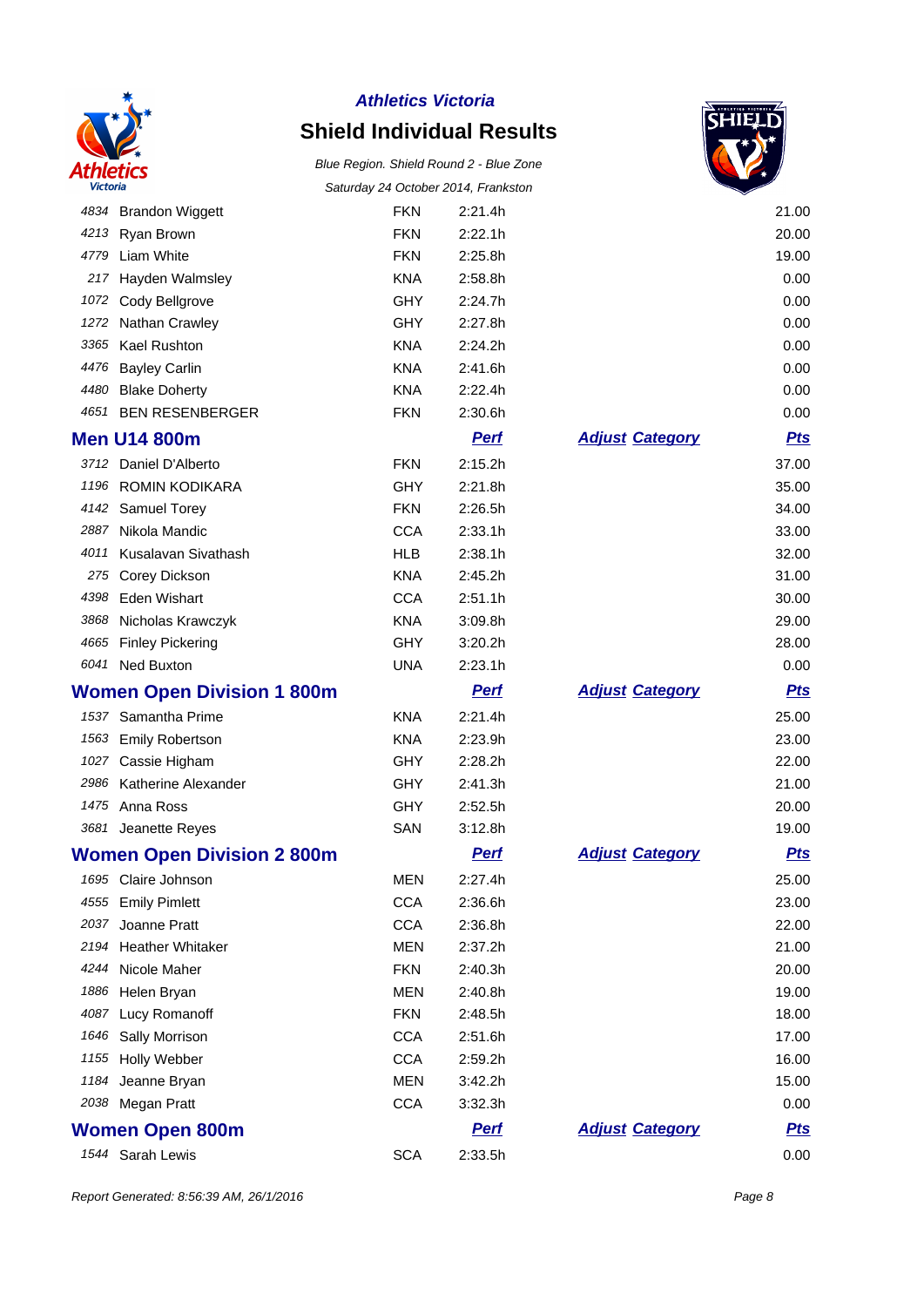

### **Shield Individual Results**

Blue Region. Shield Round 2 - Blue Zone Saturday 24 October 2014, Frankston

Amy Burren UNA 2:31.9h 0.00



|      | 6044 Felicity Black       | <b>UNA</b> | 2:27.3h     |                        | 0.00       |
|------|---------------------------|------------|-------------|------------------------|------------|
|      | Women 40+ 800m            |            | <b>Pert</b> | <b>Adjust Category</b> | <b>Pts</b> |
|      | 545 Kellie Macknamara     | <b>GHY</b> | 2:29.9h     |                        | 9.00       |
| 1104 | Annette Pelgrim           | <b>KNA</b> | 3:08.6h     | 2:34.6h F60;           | 7.00       |
| 80   | <b>Heather Carr</b>       | <b>GHY</b> | 3:41.6h     | 3:01.7h F60;           | 6.00       |
| 4803 | Michelle Ciavarella       | <b>GHY</b> | 3:02.2h     |                        | 5.00       |
| 4208 | Lynn Bullock              | <b>GHY</b> | 3:24.3h     |                        | 4.00       |
|      | <b>Women U20 800m</b>     |            | <b>Perf</b> | <b>Adjust Category</b> | <b>Pts</b> |
|      | 2074 Anna Macdonald       | <b>KNA</b> | 2:22.2h     |                        | 9.00       |
| 3188 | <b>Maddison Holmstrom</b> | SAN        | 2:31.3h     |                        | 7.00       |
|      | <b>Women U18 800m</b>     |            | <b>Perf</b> | <b>Adjust Category</b> | <b>Pts</b> |
| 3019 | Natalia Vanzo             | SAN        | 2:16.9h     |                        | 33.00      |
| 1740 | Kaitlin Barr              | <b>GHY</b> | 2:29.9h     |                        | 31.00      |
| 2448 | <b>Charlotte Simpson</b>  | SAN        | 2:37.9h     |                        | 30.00      |
| 4191 | <b>Claire Cooper</b>      | <b>FKN</b> | 2:43.1h     |                        | 29.00      |
| 284  | Jemima Russell            | SAN        | 2:48.2h     |                        | 28.00      |
| 4038 | Kelsie Hughes             | <b>KNA</b> | 2:55.8h     |                        | 27.00      |
| 3942 | Eunika Burger             | <b>CCA</b> | 3:11.7h     |                        | 26.00      |
|      | 4144 Tessa Bottomley      | <b>CCA</b> | 3:14.8h     |                        | 25.00      |
|      | <b>Women U16 800m</b>     |            | <b>Perf</b> | <b>Adjust Category</b> | <b>Pts</b> |
| 2375 | Ella Rizzi                | <b>MEN</b> | 2:23.7h     |                        | 33.00      |
| 3334 | Jessica Welford           | <b>MEN</b> | 2:25.6h     |                        | 31.00      |
| 4049 | Georgina Torey            | <b>FKN</b> | 2:26.1h     |                        | 30.00      |
| 2131 | <b>Tess Patterson</b>     | <b>KNA</b> | 2:28.1h     |                        | 29.00      |
| 1267 | Matisse Lazzari           | <b>CCA</b> | 2:30.7h     |                        | 28.00      |
| 2230 | <b>Emily Dann</b>         | SAN        | 2:30.8h     |                        | 27.00      |
| 2349 | <b>Teneille Morrell</b>   | <b>CCA</b> | 2:31.8h     |                        | 26.00      |
| 4790 | Daniela Sprague           | <b>FKN</b> | 2:35.5h     |                        | 25.00      |
| 3296 | <b>Emily Dare</b>         | SAN        | 2:46.3h     |                        | 24.00      |
| 226  | Rebecca Henderson         | <b>CCA</b> | 2:48.4h     |                        | 23.00      |
| 4833 | <b>Elektra Reville</b>    | <b>FKN</b> | 2:51.9h     |                        | 22.00      |
| 4831 | Natalie Morrow            | <b>CCA</b> | 2:52.3h     |                        | 21.00      |
| 6048 | Godfrey Watson            | <b>UNA</b> | 3:04.3h     |                        | 0.00       |
|      | <b>Women U14 800m</b>     |            | <b>Perf</b> | <b>Adjust Category</b> | <u>Pts</u> |
|      | 3332 KISARNA BERNTSEN     | <b>MEN</b> | 2:26.3h     |                        | 33.00      |
| 2004 | Genevieve O'Brien         | <b>GHY</b> | 2:32.7h     |                        | 31.00      |
|      | 4506 Amelija Belleville   | <b>MEN</b> | 2:36.7h     |                        | 30.00      |
| 3311 | Genevieve Watson          | <b>KNA</b> | 2:39.4h     |                        | 29.00      |
| 3477 | <b>Holly Blake</b>        | <b>KNA</b> | 2:40.0h     |                        | 28.00      |
| 2592 | Sophia Hanlon             | <b>GHY</b> | 2:41.9h     |                        | 27.00      |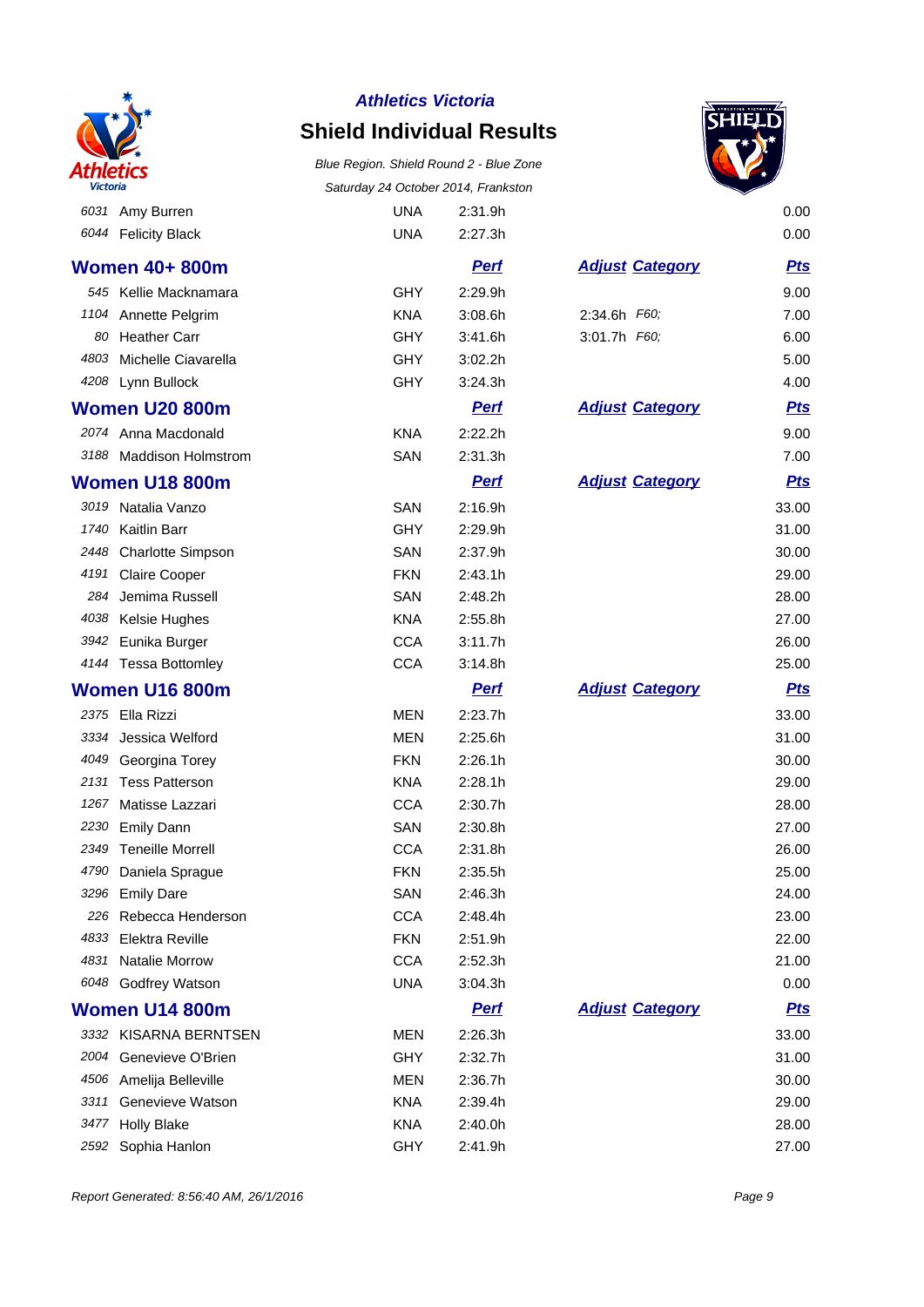

### **Shield Individual Results**



|      | 3316 Briana Sherry               | <b>CCA</b> | 2:42.4h     |                        | 26.00      |
|------|----------------------------------|------------|-------------|------------------------|------------|
|      | 3800 Amy McKinley                | <b>MEN</b> | 2:51.0h     |                        | 25.00      |
|      | 4190 Grace Medcalf               | <b>FKN</b> | 3:10.6h     |                        | 24.00      |
|      | <b>Men Open Division 1 3000m</b> |            | <u>Perf</u> | <b>Adjust Category</b> | <u>Pts</u> |
|      | 48 Rhydian Cowley                | <b>GHY</b> | 8:52.7h     |                        | 49.00      |
| 2812 | James Alexander                  | <b>GHY</b> | 9:01.3h     |                        | 47.00      |
|      | 1807 Shaun Walton                | <b>FKN</b> | 9:13.5h     |                        | 46.00      |
|      | 1694 Andrew Johnson              | <b>MEN</b> | 9:47.3h     |                        | 45.00      |
|      | 1353 Beau Lang                   | <b>GHY</b> | 9:52.8h     |                        | 44.00      |
| 4509 | <b>Rhys Whittaker</b>            | <b>MEN</b> | 9:54.6h     |                        | 43.00      |
|      | 1776 Peter Dutton                | <b>FKN</b> | 10:07.8h    |                        | 42.00      |
|      | 1423 Matthew Wynne               | <b>GHY</b> | 10:14.7h    |                        | 41.00      |
|      | 3885 Chris Williams              | SAN        | 10:33.6h    |                        | 40.00      |
|      | 2846 Luke Toomey                 | <b>KNA</b> | 10:43.7h    |                        | 39.00      |
|      | <b>Men Open Division 2 3000m</b> |            | <b>Perf</b> | <b>Adjust Category</b> | <u>Pts</u> |
|      | 1119 Lochlan Lyness              | <b>CCA</b> | 9:02.4h     |                        | 21.00      |
|      | 2383 Jake Stevens                | <b>MPA</b> | 9:30.6h     |                        | 19.00      |
|      | 1228 Shane Bishop                | <b>MPA</b> | 9:52.1h     |                        | 18.00      |
|      | 2227 Dan Langelaan               | <b>CCA</b> | 10:39.1h    |                        | 17.00      |
|      | Men Open 3000m                   |            | <u>Perf</u> | <b>Adjust Category</b> | <u>Pts</u> |
|      | 6050 Ian Walles                  | <b>UNA</b> | 12:19.9h    |                        | 0.00       |
|      | Men 40+ 3000m                    |            | <b>Perf</b> | <b>Adjust Category</b> | <u>Pts</u> |
|      | 2100 Richard Does                | <b>MPA</b> | 10:12.9h    |                        | 25.00      |
| 1259 | <b>Mark Clarence</b>             | <b>KNA</b> | 10:28.8h    |                        | 23.00      |
|      | 1953 George Dyer                 | <b>KNA</b> | 11:19.7h    | 10:32.1h M50;          | 22.00      |
| 2010 | Jeffrey Wright                   | <b>KNA</b> | 11:27.9h    | 10:39.7h M50;          | 21.00      |
|      | 2215 Malcolm Cree                | <b>KNA</b> | 11:37.1h    |                        | 20.00      |
| 1363 | Joseph Campisi                   | OAK        | 12:45.4h    | 11:51.8h M50;          | 19.00      |
| 1265 | Chris Brown                      | <b>OAK</b> | 13:58.7h    | 12:01.3h M60;          | 18.00      |
| 1855 | <b>Rodney Prime</b>              | <b>KNA</b> | 12:05.7h    |                        | 17.00      |
|      | 2372 Lyndon Loader               | <b>GHY</b> | 12:22.7h    |                        | 16.00      |
|      | 2200 Michael Plugge              | <b>KNA</b> | 13:21.7h    | 12:25.6h M50;          | 15.00      |
| 1332 | <b>Clinton Fraser</b>            | <b>MPA</b> | 13:00.8h    |                        | 14.00      |
|      | 1118 Adrian Lyness               | <b>CCA</b> | 13:45.2h    |                        | 13.00      |
| 1820 | lan Poulton                      | OAK        | 17:00.4h    | 15:49.0h M50;          | 12.00      |
|      | <b>Men U20 3000m</b>             |            | <b>Perf</b> | <b>Adjust Category</b> | <u>Pts</u> |
|      | 102 Ben Kelly                    | <b>GHY</b> | 8:46.4h     |                        | 17.00      |
| 2132 | Eddie Wilson                     | <b>KNA</b> | 8:59.3h     |                        | 15.00      |
| 1889 | Michael Kernahan                 | <b>MEN</b> | 9:01.8h     |                        | 14.00      |
| 4273 | Lachie Moorhouse                 | <b>MEN</b> | 10:03.4h    |                        | 13.00      |
| 1856 | Ryan Norman                      | EKA        | 8:58.9h     |                        | 0.00       |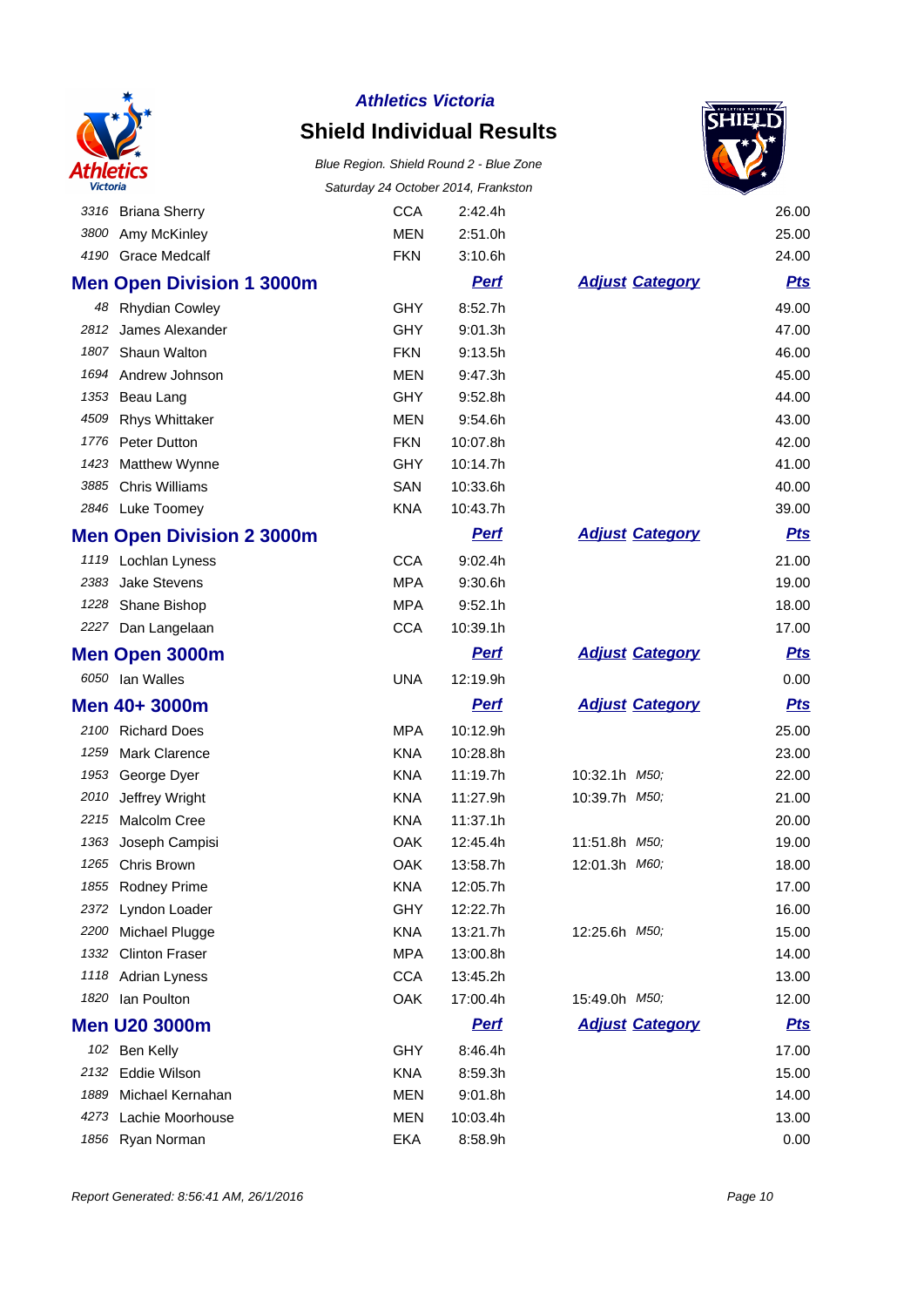

### **Shield Individual Results**



|      | <b>Men U18 3000m</b>               |            | <b>Perf</b> | <b>Adjust Category</b> | <u>Pts</u> |
|------|------------------------------------|------------|-------------|------------------------|------------|
|      | 1280 Samuel Toll                   | <b>GHY</b> | 9:00.6h     |                        | 29.00      |
|      | 2579 Luke Burns                    | <b>FKN</b> | 9:04.0h     |                        | 27.00      |
| 1765 | <b>Callen Goldsmith</b>            | <b>MPA</b> | 9:05.6h     |                        | 26.00      |
| 4760 | Alexander Oosterberg               | <b>FKN</b> | 10:03.1h    |                        | 25.00      |
| 1333 | Jeremy Fraser                      | <b>MPA</b> | 10:09.5h    |                        | 24.00      |
|      | <b>Men U16 3000m</b>               |            | <b>Pert</b> | <b>Adjust Category</b> | <u>Pts</u> |
|      | 193 Kang Nyoak                     | <b>KNA</b> | 9:16.7h     |                        | 33.00      |
|      | 1234 Ethan Anthony                 | <b>MPA</b> | 9:31.2h     |                        | 31.00      |
| 4267 | Jake Webb                          | <b>HLB</b> | 9:53.5h     |                        | 30.00      |
| 2831 | <b>Ky Davies</b>                   | <b>MPA</b> | 9:59.9h     |                        | 29.00      |
|      | 4037 William Collins               | <b>KNA</b> | 10:01.4h    |                        | 28.00      |
| 2240 | Lachlan Enno                       | <b>FKN</b> | 10:02.4h    |                        | 27.00      |
| 1528 | Thomas Kuhlmann                    | <b>KNA</b> | 10:12.8h    |                        | 26.00      |
| 1231 | <b>Beau Sciberras</b>              | <b>GHY</b> | 10:19.1h    |                        | 25.00      |
| 2234 | James Burren                       | <b>KNA</b> | 10:38.0h    |                        | 24.00      |
|      | 4855 Bill Mackay                   | <b>HLB</b> | 10:42.3h    |                        | 23.00      |
|      | 6051 cALLUM BROWN                  | <b>UNA</b> | 10:31.7h    |                        | 0.00       |
|      | <b>Men U14 3000m</b>               |            | <b>Perf</b> | <b>Adjust Category</b> | <b>Pts</b> |
|      | 3712 Daniel D'Alberto              | <b>FKN</b> | 10:03.8h    |                        | 37.00      |
|      | 3118 Sam Bunnage                   | <b>MEN</b> | 10:15.4h    |                        | 35.00      |
| 4721 | Taj Davies                         | <b>MPA</b> | 11:23.0h    |                        | 34.00      |
|      | 2824 Ben Wells                     | <b>FKN</b> | 12:15.8h    |                        | 33.00      |
|      | <b>Women Open Division 1 3000m</b> |            | <b>Perf</b> | <b>Adjust Category</b> | <b>Pts</b> |
|      | 1536 Amelia Aslanides              | <b>GHY</b> | 9:46.5h     |                        | 25.00      |
| 1051 | Dana Dekkers                       | <b>GHY</b> | 10:19.7h    |                        | 23.00      |
| 1537 | Samantha Prime                     | <b>KNA</b> | 10:30.8h    |                        | 22.00      |
|      | 1027 Cassie Higham                 | <b>GHY</b> | 10:31.5h    |                        | 21.00      |
| 1461 | <b>Sharon Firisua</b>              | <b>GHY</b> | 10:50.9h    |                        | 20.00      |
|      | 2986 Katherine Alexander           | <b>GHY</b> | 11:51.2h    |                        | 19.00      |
|      | 1475 Anna Ross                     | <b>GHY</b> | 12:53.0h    |                        | 18.00      |
|      | <b>Women Open Division 2 3000m</b> |            | <b>Perf</b> | <b>Adjust Category</b> | <u>Pts</u> |
|      | 2670 Henrietta Lawrence            | <b>FKN</b> | 10:13.4h    |                        | 25.00      |
|      | 1695 Claire Johnson                | MEN        | 11:24.1h    |                        | 23.00      |
|      | 2194 Heather Whitaker              | <b>MEN</b> | 12:06.8h    |                        | 22.00      |
|      | 1886 Helen Bryan                   | <b>MEN</b> | 12:37.3h    |                        | 21.00      |
|      | 2228 Kara Langelaan                | <b>CCA</b> | 15:51.3h    |                        | 20.00      |
|      | 1184 Jeanne Bryan                  | <b>MEN</b> | 16:27.0h    |                        | 19.00      |
|      | <b>Women 40+ 3000m</b>             |            | <b>Perf</b> | <b>Adjust Category</b> | <u>Pts</u> |
|      | 1548 Simone Quin                   | KNA        | 10:55.64    |                        | 9.00       |
|      | 1104 Annette Pelgrim               | <b>KNA</b> | 13:25.0h    | 11:08.1h F60;          | 7.00       |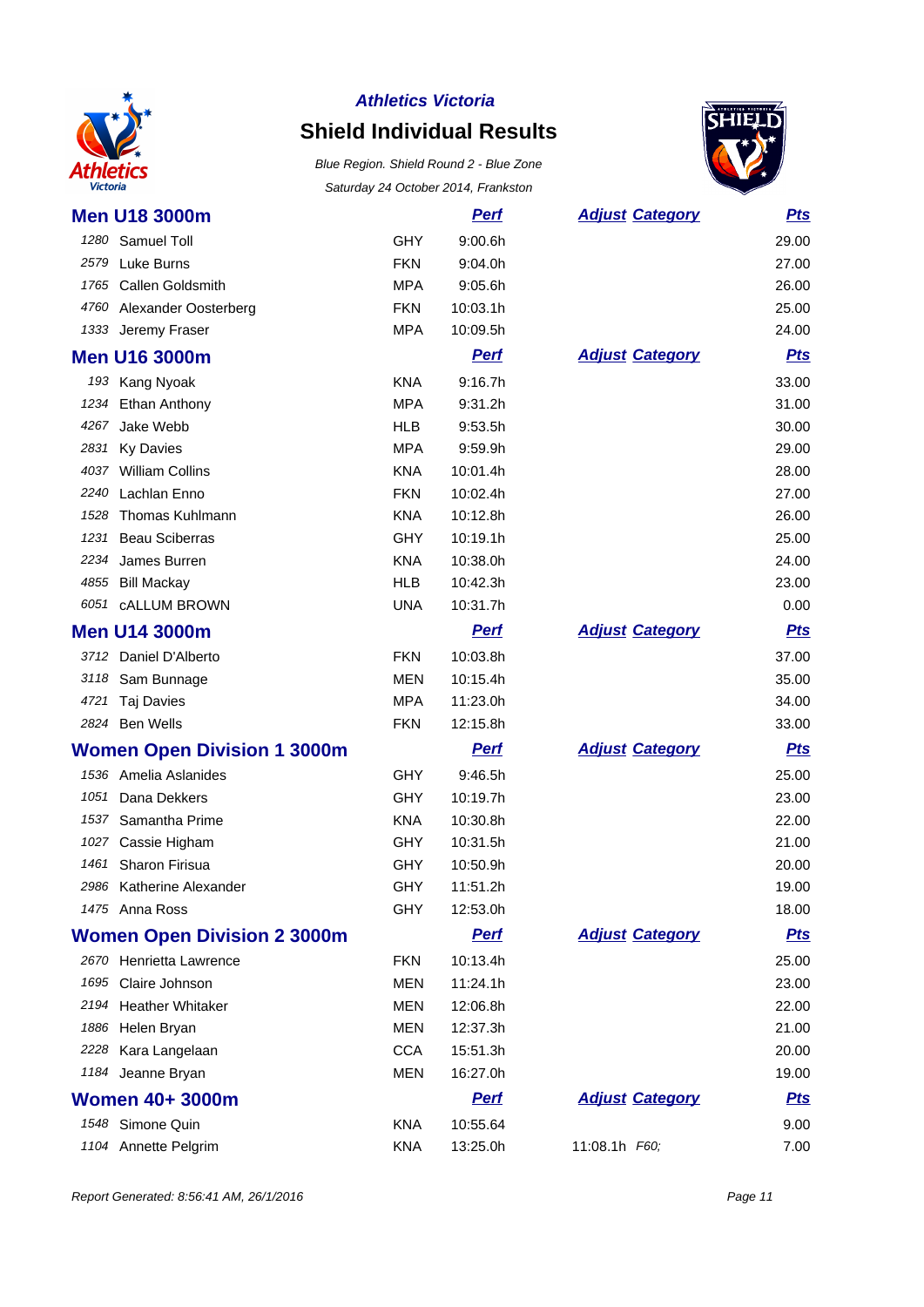

### **Shield Individual Results**

# Blue Region. Shield Round 2 - Blue Zone



| Victoria |                                         |            | Saturday 24 October 2014, Frankston |                        |            |
|----------|-----------------------------------------|------------|-------------------------------------|------------------------|------------|
| 559      | Susanne Wilson                          | <b>KNA</b> | 11:09.9h                            |                        | 6.00       |
| 1857     | <b>Bridget Wetherall</b>                | <b>GHY</b> | 11:57.2h                            |                        | 5.00       |
| 4803     | Michelle Ciavarella                     | <b>GHY</b> | 13:30.1h                            |                        | 4.00       |
| 2221     | Lesley Taeuber                          | <b>GHY</b> | 13:36.5h                            |                        | 3.00       |
|          | <b>Women U18 3000m</b>                  |            | <b>Perf</b>                         | <b>Adjust Category</b> | <u>Pts</u> |
|          | 2908 Olivia Skerman                     | <b>KNA</b> | 11:16.4h                            |                        | 33.00      |
|          | 3374 Tyler Steel                        | <b>FKN</b> | 11:45.0h                            |                        | 31.00      |
|          | 2018 Maxime Plugge                      | <b>KNA</b> | 12:41.8h                            |                        | 30.00      |
|          | <b>Women U16 3000m</b>                  |            | <b>Perf</b>                         | <b>Adjust Category</b> | <u>Pts</u> |
|          | 1775 Chloe Dennison                     | <b>FKN</b> | 10:51.7h                            |                        | 33.00      |
|          | 1116 Indica Cohen                       | <b>GHY</b> | 11:15.7h                            |                        | 31.00      |
|          | 226 Rebecca Henderson                   | <b>CCA</b> | 12:16.4h                            |                        | 30.00      |
|          | <b>Women U14 3000m</b>                  |            | <b>Perf</b>                         | <b>Adjust Category</b> | <u>Pts</u> |
|          | 1188 Abby Schiffer                      | <b>FKN</b> | 10:25.2h                            |                        | 33.00      |
|          | 4506 Amelija Belleville                 | <b>MEN</b> | 11:29.2h                            |                        | 31.00      |
|          | 2239 Bella Enno                         | <b>FKN</b> | 11:36.2h                            |                        | 30.00      |
|          | <b>Men Open Division 1 5000m</b>        |            | <u>Perf</u>                         | <b>Adjust Category</b> | <u>Pts</u> |
|          | 1776 Peter Dutton                       | <b>FKN</b> | 17:32.8h                            |                        | 0.00       |
|          | Men 40+ 5000m                           |            | <b>Perf</b>                         | <b>Adjust Category</b> | <u>Pts</u> |
|          | 2100 Richard Does                       | <b>MPA</b> | 17:39.2h                            |                        | 0.00       |
|          | <b>Men U18 5000m</b>                    |            | <b>Perf</b>                         | <b>Adjust Category</b> | <u>Pts</u> |
|          | 2579 Luke Burns                         | <b>FKN</b> | 15:10.8h                            |                        | 0.00       |
|          | <b>Men Open Division 1 4x200m Relay</b> |            | <b>Perf</b>                         | <b>Adjust Category</b> | <u>Pts</u> |
|          | Glenhuntly                              | <b>GHY</b> | 1:32.74                             |                        | 73.50      |
|          | Frankston                               | <b>FKN</b> | 1:34.51                             |                        | 63.00      |
|          | Glenhuntly 2                            | <b>GHY</b> | 1:38.79                             |                        | 54.00      |
|          | <b>Men Open Division 2 4x200m Relay</b> |            | <b>Perf</b>                         | <b>Adjust Category</b> | <u>Pts</u> |
|          | Casey Cardinia                          | <b>CCA</b> | 1:34.28                             |                        | 31.50      |
|          | Men 40+ 4x200m Relay                    |            | <b>Perf</b>                         | <b>Adjust Category</b> | <u>Pts</u> |
|          | Knox                                    | <b>KNA</b> | 1:57.65                             |                        | 37.50      |
|          | Knox <sub>2</sub>                       | <b>KNA</b> | 2:14.79                             |                        | 30.00      |
|          | Oakleigh                                | OAK        | 2:28.54                             |                        | 24.00      |
|          | Men U20 4x200m Relay                    |            | <b>Perf</b>                         | <b>Adjust Category</b> | <u>Pts</u> |
|          | Sandringham                             | SAN        | 1:36.27                             |                        | 25.50      |
|          | Mentone                                 | <b>MEN</b> | 1:41.47                             |                        | 18.00      |
|          | Men U18 4x200m Relay                    |            | <b>Perf</b>                         | <b>Adjust Category</b> | <b>Pts</b> |
|          | Frankston                               | <b>FKN</b> | 1:37.99                             |                        | 43.50      |
|          | Sandringham                             | SAN        | 1:41.18                             |                        | 36.00      |
|          | Casey Cardinia                          | <b>CCA</b> | 1:44.80                             |                        | 30.00      |
|          | Knox                                    | <b>KNA</b> | 1:51.46                             |                        | 24.00      |
|          |                                         |            |                                     |                        |            |

|                        | 4.00       |
|------------------------|------------|
|                        | 3.00       |
| <u> Ijust Category</u> | <b>Pts</b> |
|                        | 33.00      |
|                        | 31.00      |
|                        | 30.00      |
| <u>ljust Category</u>  | <u>Pts</u> |
|                        | 33.00      |
|                        | 31.00      |
|                        | 30.00      |
| <b>Jjust Category</b>  | <b>Pts</b> |
|                        | 33.00      |
|                        | 31.00      |
|                        | 30.00      |
| <u> Ijust Category</u> | <u>Pts</u> |
|                        | 0.00       |
| <u> Ijust Category</u> | <b>Pts</b> |
|                        | 0.00       |
| <u>ljust Category</u>  | <u>Pts</u> |
|                        | 0.00       |
| <b>djust Category</b>  | <b>Pts</b> |
|                        | 73.50      |
|                        | 63.00      |
|                        | 54.00      |
| <u> Ijust Category</u> | <u>Pts</u> |
|                        | 31.50      |
| <b>djust Category</b>  | <b>Pts</b> |
|                        | 37.50      |
|                        | 30.00      |
|                        | 24.00      |
| <u>ljust Category</u>  | <u>Pts</u> |
|                        | 25.50      |
|                        | 18.00      |
| <u> Ijust Category</u> | <b>Pts</b> |
|                        | 43.50      |
|                        | 36.00      |
|                        | 30.00      |
|                        | 24.00      |

Report Generated: 8:56:42 AM, 26/1/2016 **Page 12**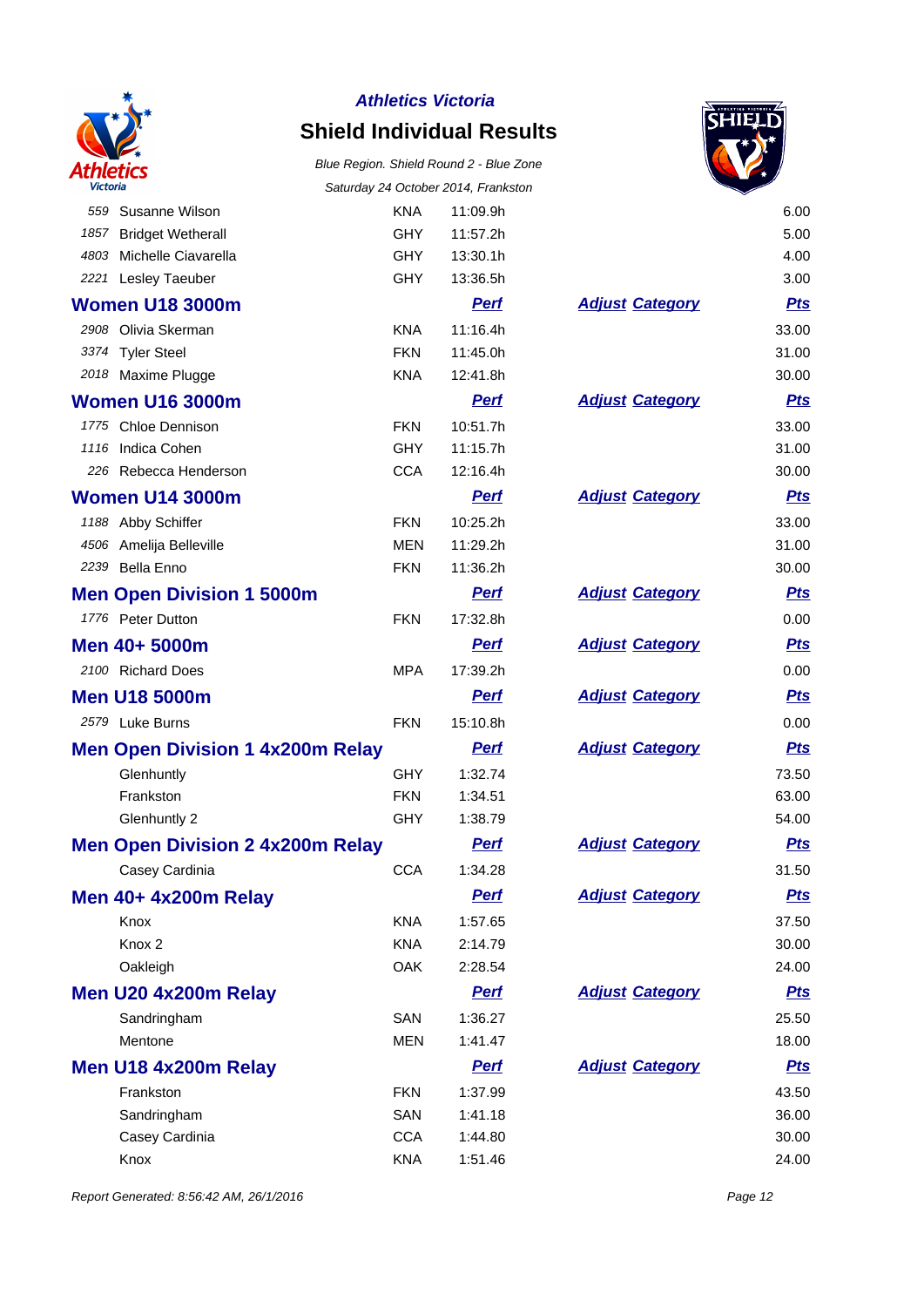

# **Shield Individual Results**



| Men U16 4x200m Relay                      |            | <b>Perf</b> | <b>Adjust Category</b> | <b>Pts</b> |
|-------------------------------------------|------------|-------------|------------------------|------------|
| Glenhuntly                                | <b>GHY</b> | 1:39.84     |                        | 49.50      |
| Casey Cardinia                            | <b>CCA</b> | 1:53.03     |                        | 42.00      |
| Haileybury                                | <b>HLB</b> | 1:42.52     |                        | 0.00       |
| Men U14 4x200m Relay                      |            | <b>Perf</b> | <b>Adjust Category</b> | <b>Pts</b> |
| Frankston                                 | <b>FKN</b> | 1:50.45     |                        | 55.50      |
| <b>Women Open Division 1 4x200m Relay</b> |            | <b>Perf</b> | <b>Adjust Category</b> | <b>Pts</b> |
| Glenhuntly                                | <b>GHY</b> | 1:46.65     |                        | 37.50      |
| Sandringham                               | SAN        | 1:47.21     |                        | 30.00      |
| Knox                                      | <b>KNA</b> | 1:52.72     |                        | 24.00      |
| <b>Women Open Division 2 4x200m Relay</b> |            | <b>Perf</b> | <b>Adjust Category</b> | <b>Pts</b> |
| Frankston                                 | <b>FKN</b> | 1:53.48     |                        | 37.50      |
| Mentone                                   | <b>MEN</b> | 2:05.41     |                        | 30.00      |
| Casey Cardinia                            | <b>CCA</b> | 2:19.93     |                        | 24.00      |
| Frankston                                 | <b>FKN</b> | 2:01.17     |                        | 0.00       |
| Women 40+ 4x200m Relay                    |            | <b>Perf</b> | <b>Adjust Category</b> | <u>Pts</u> |
| Glenhuntly                                | <b>GHY</b> | 2:56.57     |                        | 13.50      |
| <b>Women U18 4x200m Relay</b>             |            | <b>Perf</b> | <b>Adjust Category</b> | <b>Pts</b> |
| Frankston                                 | <b>FKN</b> | 1:49.01     |                        | 49.50      |
| Mentone                                   | <b>MEN</b> | 1:52.05     |                        | 42.00      |
| Sandringham                               | SAN        | 1:52.82     |                        | 36.00      |
| <b>Women U16 4x200m Relay</b>             |            | <b>Perf</b> | <b>Adjust Category</b> | <b>Pts</b> |
| Frankston                                 | <b>FKN</b> | 1:54.14     |                        | 49.50      |
| Casey Cardinia                            | <b>CCA</b> | 2:02.36     |                        | 42.00      |
| <b>Women U14 4x200m Relay</b>             |            | <b>Perf</b> | <b>Adjust Category</b> | <b>Pts</b> |
| Frankston                                 | <b>FKN</b> | 1:53.83     |                        | 49.50      |
| Mentone                                   | <b>MEN</b> | 2:05.01     |                        | 42.00      |
| Casey Cardinia                            | <b>CCA</b> | 2:08.70     |                        | 36.00      |
| Knox                                      | <b>KNA</b> | 2:08.93     |                        | 30.00      |
| Men U16 200m Hurdles                      |            | <b>Perf</b> | <b>Adjust Category</b> | <b>Pts</b> |
| 1688 William Carter                       | <b>MEN</b> | 28.06       |                        | 33.00      |
| 3164 HAYDEN WOLRATH                       | <b>HLB</b> | 28.97       |                        | 30.00      |
| 3977 Lachlan Viney                        | <b>KNA</b> | 29.60       |                        | 28.00      |
| 4722 Will McIntyre                        | <b>SAN</b> | 29.61       |                        | 26.00      |
| <b>Bayley Carlin</b><br>4476              | <b>KNA</b> | 30.50       |                        | 24.00      |
| 3509<br>Declan McBean                     | <b>HLB</b> | 30.65       |                        | 22.00      |
| 3873 Cameron De Bruin                     | <b>CCA</b> | 31.27       |                        | 20.00      |
| Ky Morgenthaler<br>4573                   | <b>MEN</b> | 31.82       |                        | 18.00      |
| 3142 SIFAN BADADA                         | <b>HLB</b> | 30.90       |                        | 0.00       |
| 3822 Michael Hough                        | <b>KNA</b> | 30.97       |                        | 0.00       |

|                       | 49.50      |
|-----------------------|------------|
|                       | 42.00      |
|                       | 0.00       |
| djust Category        | <b>Pts</b> |
|                       | 55.50      |
| djust Category        | <b>Pts</b> |
|                       | 37.50      |
|                       | 30.00      |
|                       | 24.00      |
| <u>djust Category</u> | <b>Pts</b> |
|                       | 37.50      |
|                       | 30.00      |
|                       | 24.00      |
|                       | 0.00       |
| djust Category        | <b>Pts</b> |
|                       | 13.50      |
| djust Category        | <b>Pts</b> |
|                       | 49.50      |
|                       | 42.00      |
|                       | 36.00      |
| djust Category        | <b>Pts</b> |
|                       | 49.50      |
|                       | 42.00      |
| djust Category        | <b>Pts</b> |
|                       | 49.50      |
|                       | 42.00      |
|                       | 36.00      |
|                       | 30.00      |
| djust Category        | <b>Pts</b> |
|                       | 33.00      |
|                       | 30.00      |
|                       | 28.00      |
|                       | 26.00      |
|                       | 0.400      |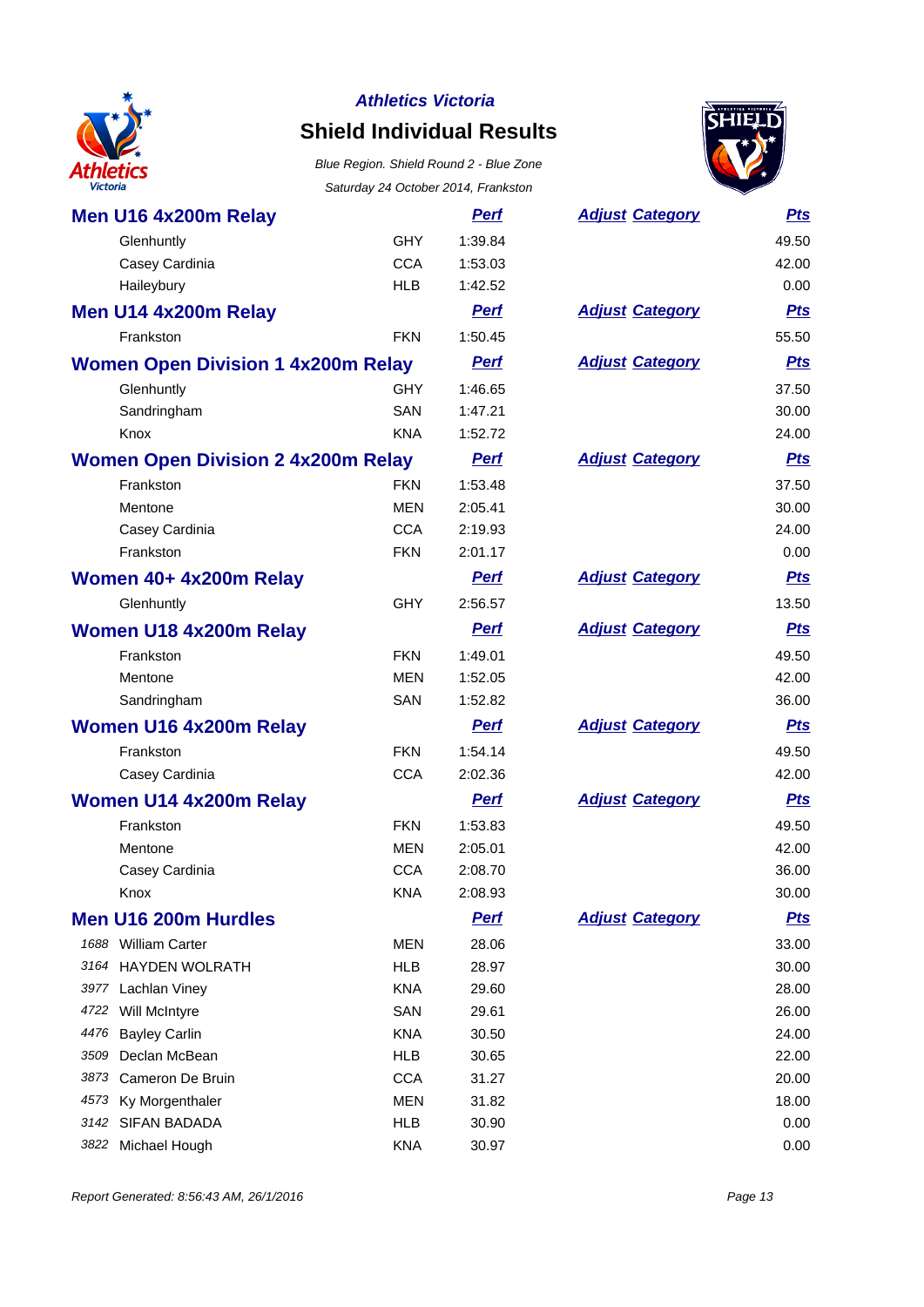

### **Shield Individual Results**



|      |                                           |            | $3$ and day $24$ October 2014, Framston |                         |            |
|------|-------------------------------------------|------------|-----------------------------------------|-------------------------|------------|
|      | Men U14 200m Hurdles                      |            | <u>Perf</u>                             | <b>Adjust Category</b>  | <u>Pts</u> |
|      | 3147 Bambino Moukassa Mbani               | <b>HLB</b> | 28.85                                   | 76cm                    | 37.00      |
|      | <b>Women U16 200m Hurdles</b>             |            | <b>Pert</b>                             | <b>Adjust Category</b>  | <b>Pts</b> |
|      | 210 Annabelle Holman                      | <b>SAN</b> | 31.68                                   |                         | 33.00      |
| 4044 | Kaelah Elvish                             | <b>FKN</b> | 33.47                                   |                         | 30.00      |
|      | 3651 Holly Hodges                         | <b>KNA</b> | 38.51                                   |                         | 28.00      |
|      | 1455 Brittney Tran                        | GHY        | DQ                                      |                         | 0.00       |
|      | <b>Women U14 200m Hurdles</b>             |            | <b>Perf</b>                             | <b>Adjust Category</b>  | <b>Pts</b> |
| 3269 | Jennifer Macdonald                        | <b>CCA</b> | 34.30                                   | 76cm                    | 33.00      |
| 3671 | Ebony Zuydwyk                             | <b>FKN</b> | 35.28                                   | 76cm                    | 30.00      |
| 3543 | Gretel McKenzie                           | <b>GHY</b> | 36.11                                   | 76cm                    | 28.00      |
| 3386 | Aisling O'Connor Buckley                  | GHY        | 36.38                                   | 76cm                    | 26.00      |
| 3800 | Amy McKinley                              | <b>MEN</b> | 37.50                                   | 76cm                    | 24.00      |
|      | <b>Men Open Division 1 400m Hurdles</b>   |            | <b>Perf</b>                             | <b>Adjust Category</b>  | <b>Pts</b> |
|      | 4734 Kulan Ranasinghe                     | <b>GHY</b> | 58.76                                   | 91cm                    | 49.00      |
| 1693 | Justin Hanrahan                           | <b>MEN</b> | 63.15                                   | 91cm                    | 46.00      |
| 1694 | Andrew Johnson                            | <b>MEN</b> | 78.74                                   | 91cm                    | 44.00      |
|      | 4243 Danny Maher                          | <b>FKN</b> | 88.63                                   | 91cm                    | 42.00      |
|      | <b>Men Open 400m Hurdles</b>              |            | <b>Perf</b>                             | <b>Adjust Category</b>  | <b>Pts</b> |
|      | 6028 ben khongbut                         | <b>UNA</b> | 57.08                                   | 91cm                    | 0.00       |
|      | Men 40+ 400m Hurdles                      |            | <b>Pert</b>                             | <b>Adjust Category</b>  | <b>Pts</b> |
|      | 3869 Brad Krawczyk                        | <b>KNA</b> | 64.80                                   | 91cm                    | 25.00      |
| 2010 | Jeffrey Wright                            | <b>KNA</b> | 79.49                                   | 73.13 M50 (84cm);       | 22.00      |
| 4035 | <b>Brendan Leane</b>                      | OAK        | 86.90                                   | 79.94 M50 (84cm);       | 20.00      |
|      | 1265 Chris Brown                          | OAK        | 68.00                                   | 82.96 M60 (300m, 76cm); | 18.00      |
|      | <b>Men U20 400m Hurdles</b>               |            | <b>Perf</b>                             | <b>Adjust Category</b>  | <b>Pts</b> |
|      | 4274 Antony Symons                        | <b>MEN</b> | 63.84                                   | 91cm                    | 17.00      |
|      | Men U18 400m Hurdles                      |            | <b>Pert</b>                             | <b>Adjust Category</b>  | <u>Pts</u> |
|      | 3033 Dylan Burrows                        | <b>FKN</b> | 57.93                                   | 84cm                    | 29.00      |
|      | 3502 Corey Robinson                       | <b>KNA</b> | 59.29                                   | 84cm                    | 26.00      |
| 3821 | Sacha Garnier                             | <b>KNA</b> | 61.96                                   | 84cm                    | 24.00      |
| 3696 | Benjamin Merrick                          | <b>CCA</b> | 63.38                                   | 84cm                    | 22.00      |
| 1803 | Dane Johns                                | <b>CCA</b> | 78.75                                   | 84cm                    | 20.00      |
|      | 3650 Harry Blackburn                      | <b>KNA</b> | 66.77                                   | 84cm                    | 0.00       |
|      | <b>Men U16 400m Hurdles</b>               |            | <b>Perf</b>                             | <b>Adjust Category</b>  | <u>Pts</u> |
|      | 191 Jesse Scholz                          | GHY        | DQ                                      |                         | 0.00       |
|      | <b>Women Open Division 2 400m Hurdles</b> |            | <u>Perf</u>                             | <b>Adjust Category</b>  | <u>Pts</u> |
|      | 1008 Kimberley Boyce                      | <b>FKN</b> | 74.51                                   | <b>76cm</b>             | 25.00      |
| 1695 | Claire Johnson                            | <b>MEN</b> | 83.64                                   | 76cm                    | 22.00      |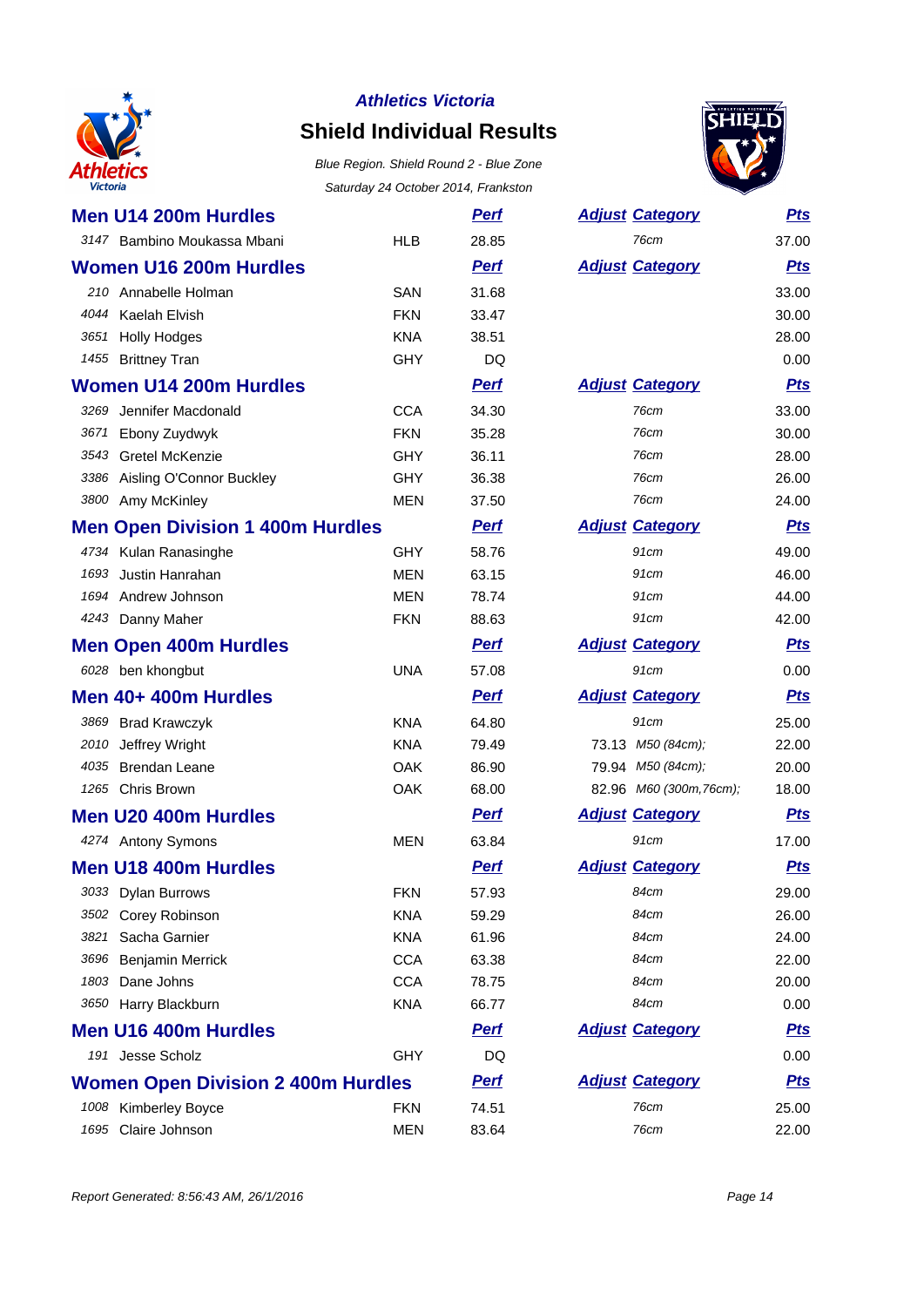

# **Shield Individual Results**

Blue Region. Shield Round 2 - Blue Zone Saturday 24 October 2014, Frankston



| Women 40+ 400m Hurdles                   | <b>GHY</b> | <u>Perf</u><br>77.88 | <b>Adjust Category</b><br>1:39.68 F50 (300m, 76cm); | <u>Pts</u> |
|------------------------------------------|------------|----------------------|-----------------------------------------------------|------------|
| 3364 Vicki Charles                       |            |                      |                                                     | 9.00       |
| <b>Women U18 400m Hurdles</b>            |            | <b>Perf</b>          | <b>Adjust Category</b>                              | <b>Pts</b> |
| 4552 Jorja Borg                          | <b>KNA</b> | 66.79                | 76cm                                                | 33.00      |
| 4165 Claudia Whitfort<br>2231 Laura Dann | <b>GHY</b> | 70.05                | 76cm<br>76cm                                        | 30.00      |
|                                          | SAN        | 70.95                |                                                     | 28.00      |
| <b>Women U16 400m Hurdles</b>            |            | <b>Perf</b>          | <b>Adjust Category</b>                              | <b>Pts</b> |
| 3621 Chloe Satchwell                     | CCA        | 73.47                |                                                     | 0.00       |
| <b>Men U16 1500m Walk</b>                |            | <b>Perf</b>          | <b>Adjust Category</b>                              | <b>Pts</b> |
| 217 Hayden Walmsley                      | <b>KNA</b> | 7:30.2h              |                                                     | 33.00      |
| <b>Men U14 1500m Walk</b>                |            | <b>Perf</b>          | <b>Adjust Category</b>                              | <b>Pts</b> |
| 2887 Nikola Mandic                       | <b>CCA</b> | 6:49.6h              |                                                     | 37.00      |
| 275 Corey Dickson                        | <b>KNA</b> | 7:27.2h              |                                                     | 34.00      |
| 3030 Will Thompson                       | <b>CCA</b> | 7:36.3h              |                                                     | 32.00      |
| Women U16 1500m Walk                     |            | <b>Perf</b>          | <b>Adjust Category</b>                              | <u>Pts</u> |
| 226 Rebecca Henderson                    | <b>CCA</b> | 7:06.5h              |                                                     | 33.00      |
| Women U14 1500m Walk                     |            | <b>Perf</b>          | <b>Adjust Category</b>                              | <b>Pts</b> |
| 3072 Chloe Karagiorgos                   | <b>KNA</b> | 7:37.2h              |                                                     | 33.00      |
| 3261 Kathleen O'Mahony                   | <b>KNA</b> | 8:09.9h              |                                                     | 30.00      |
| 2883 Charlotte Hay                       | <b>KNA</b> | 8:13.3h              |                                                     | 0.00       |
| 6030 Brianna Briet                       | <b>UNA</b> | 8:45.0h              |                                                     | 0.00       |
| <b>Men Open Division 1 3000m Walk</b>    |            | Perf                 | <b>Adjust Category</b>                              | <b>Pts</b> |
| 48 Rhydian Cowley                        | <b>GHY</b> | 11:45.1h             |                                                     | 49.00      |
| 3337 Anthony Doran                       | <b>GHY</b> | 19:31.7h             |                                                     | 46.00      |
| 3842 John Morrison                       | SAN        | 23:19.1h             |                                                     | 44.00      |
| Men 40+ 3000m Walk                       |            | <b>Perf</b>          | <b>Adjust Category</b>                              | <u>Pts</u> |
| 1321<br><b>Ralph Bennett</b>             | <b>GHY</b> | 17:46.4h             | 15:17.0h M60;                                       | 25.00      |
| 4260 Simon Baker                         | OAK        | 18:14.7h             | 16:58.0h M50;                                       | 22.00      |
| 1948 Rupert Van Dongen                   | <b>CCA</b> | 19:04.7h             |                                                     | 20.00      |
| 4540 Mark O'Mahony                       | <b>KNA</b> | DQ                   |                                                     | 0.00       |
| <b>Men U18 3000m Walk</b>                |            | <b>Perf</b>          | <b>Adjust Category</b>                              | <b>Pts</b> |
| 1599 Reese Walmsley                      | <b>KNA</b> | 14:34.6h             |                                                     | 29.00      |
| <b>Women Open Division 1 3000m Walk</b>  |            | <b>Perf</b>          | <b>Adjust Category</b>                              | <u>Pts</u> |
| 1027 Cassie Higham                       | <b>GHY</b> | 18:28.1h             |                                                     | 25.00      |
| <b>Women Open Division 2 3000m Walk</b>  |            | <b>Perf</b>          | <b>Adjust Category</b>                              | <u>Pts</u> |
| 1184 Jeanne Bryan                        | MEN        | 25:55.4h             |                                                     | 25.00      |
| <b>Women 40+ 3000m Walk</b>              |            | <b>Perf</b>          | <b>Adjust Category</b>                              | <u>Pts</u> |
| 80 Heather Carr                          | <b>GHY</b> | 17:11.1h             | 14:36.4h F60;                                       | 9.00       |
| 3825 Gwen Steed                          | <b>GHY</b> | 19:57.6h             | 16:58.0h F60;                                       | 6.00       |

| <b>Adjust Category</b>         | <u>Pts</u>     |
|--------------------------------|----------------|
| 1:39.68 F50 (300m, 76cm);      | 9.00           |
| <b>Adjust Category</b>         | <b>Pts</b>     |
| 76cm                           | 33.00          |
| 76cm                           | 30.00          |
| 76cm                           | 28.00          |
| <b>Adjust Category</b>         | <b>Pts</b>     |
|                                | 0.00           |
| <b>Adjust Category</b>         | <b>Pts</b>     |
|                                | 33.00          |
| <b>Adjust Category</b>         | <u>Pts</u>     |
|                                | 37.00          |
|                                | 34.00          |
|                                | 32.00          |
| <b>Adjust Category</b>         | <u>Pts</u>     |
|                                | 33.00          |
| <b>Adjust Category</b>         | <u>Pts</u>     |
|                                | 33.00          |
|                                | 30.00          |
|                                | 0.00           |
|                                | 0.00           |
| <b>Adjust Category</b>         | <b>Pts</b>     |
|                                | 49.00          |
|                                | 46.00<br>44.00 |
|                                |                |
| <b>Adjust Category</b>         | <u>Pts</u>     |
| 15:17.0h M60;<br>16:58.0h M50; | 25.00<br>22.00 |
|                                | 20.00          |
|                                | 0.00           |
| <b>Adjust Category</b>         | <u>Pts</u>     |
|                                | 29.00          |
| <b>Adjust Category</b>         | <u>Pts</u>     |
|                                | 25.00          |
| <b>Adjust Category</b>         | <u>Pts</u>     |
|                                | 25.00          |
| <b>Adjust Category</b>         | <u>Pts</u>     |
| 14:36.4h F60;                  | 9.00           |
| 16:58.0h F60;                  | 6.00           |

Report Generated: 8:56:44 AM, 26/1/2016 **Page 15**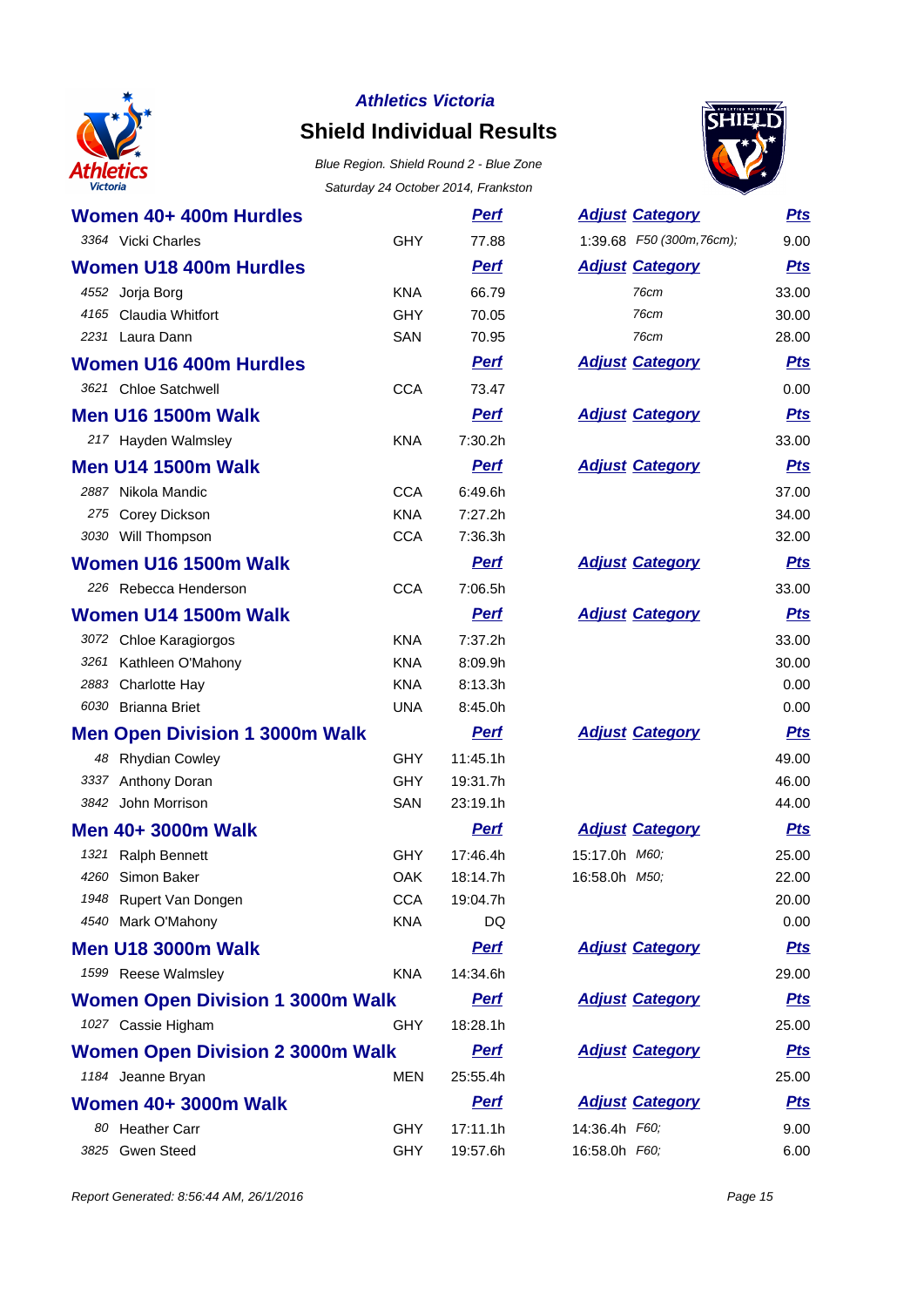

### **Shield Individual Results**





**Women U18 3000m Walk Perf Perf** 171 Philippa Huse SAN 15:25.2h 3976 Emily Hamilton **KNA** 16:28.1h 3241 Jessica Lillie **KNA** 18:55.1h **Men Open Division 1 Triple Jump Perf** 3841 Ben King **SAN** 13.67m 1084 Aidan Debernardi GHY 13.17m 1178 Tim Rosen GHY 12.94m 3582 Warren Staines **FKN** 8.60m 4243 Danny Maher **FKN** 8.12m **Men Open Division 2 Triple Jump Perf** 3697 Nicholas Merrick CCA 11.45m 4648 Evander D'Silva **CCA** NM **Men 40+ Triple Jump Perf Perf** 3869 Brad Krawczyk KNA 11.77m 1265 Chris Brown CAK 7.80m 4035 Brendan Leane **CAK** 8.28m 3872 Peter Beuger CCA 8.83m 2010 Jeffrey Wright **KNA** 7.81m 3817 Patrick Leane COAK 6.85m 4490 Geoffrey Whitehead KNA KNA **Men U20 Triple Jump Perf** 3028 Josh Linford SAN 12.18m 4274 Antony Symons MEN 11.76m 4105 Callum Fairburn **KNA** 10.37m **Men U18 Triple Jump Perf Perf** 2596 Michael Cann **FKN** 13.55m 1803 Dane Johns **CCA** 11.30m 4328 Joshua Grant GHY 10.61m **Men U16 Triple Jump Perf Perf** 3472 Tristan Scheirs SAN 13.30m 4166 Yotam Kimchi GHY 4166 Yotam Kimchi 3164 HAYDEN WOLRATH HLB 12.26m 3603 Isaac Taylor **FKN** 12.24m 3142 SIFAN BADADA HLB 11.87m 3253 Kyle Llewellyn **MPA** 11.37m 3405 Zach Lane **FKN** 10.63m 3873 Cameron De Bruin CCA 10.05m

4476 Bayley Carlin **10.02m** KNA 10.02m

| <b>Adjust Category</b> | Pts        |
|------------------------|------------|
|                        | 33.00      |
|                        | 30.00      |
|                        | 28.00      |
| <b>Adjust Category</b> | <u>Pts</u> |
|                        | 49.00      |
|                        | 46.00      |
|                        | 44.00      |
|                        | 42.00      |
|                        | 40.00      |
| <b>Adjust Category</b> | <b>Pts</b> |
|                        | 21.00      |
|                        | 0.00       |
| <b>Adjust Category</b> | <b>Pts</b> |
|                        | 25.00      |
| 9.51m M60;             | 22.00      |
| 9.10m M50;             | 20.00      |
|                        | 18.00      |
| 8.59m <i>M50;</i>      | 16.00      |
| 8.35m <i>M60;</i>      | 0.00       |
|                        | 0.00       |
| <b>Adjust Category</b> | <u>Pts</u> |
|                        | 17.00      |
|                        | 14.00      |
|                        | 12.00      |
| <b>Adjust Category</b> | <u>Pts</u> |
|                        | 29.00      |
|                        | 26.00      |
|                        | 24.00      |
| <b>Adjust Category</b> | <u>Pts</u> |
|                        | 33.00      |
|                        | 30.00      |
|                        | 28.00      |
|                        | 26.00      |
|                        | 24.00      |
|                        | 22.00      |
|                        | 20.00      |
|                        | 18.00      |
|                        | 16.00      |

Report Generated: 8:56:44 AM, 26/1/2016 **Page 16** Assets and the extendion of the extendion of the extendion of the extendion of the extendion of the extendion of the extendion of the extendion of the extendion of the exte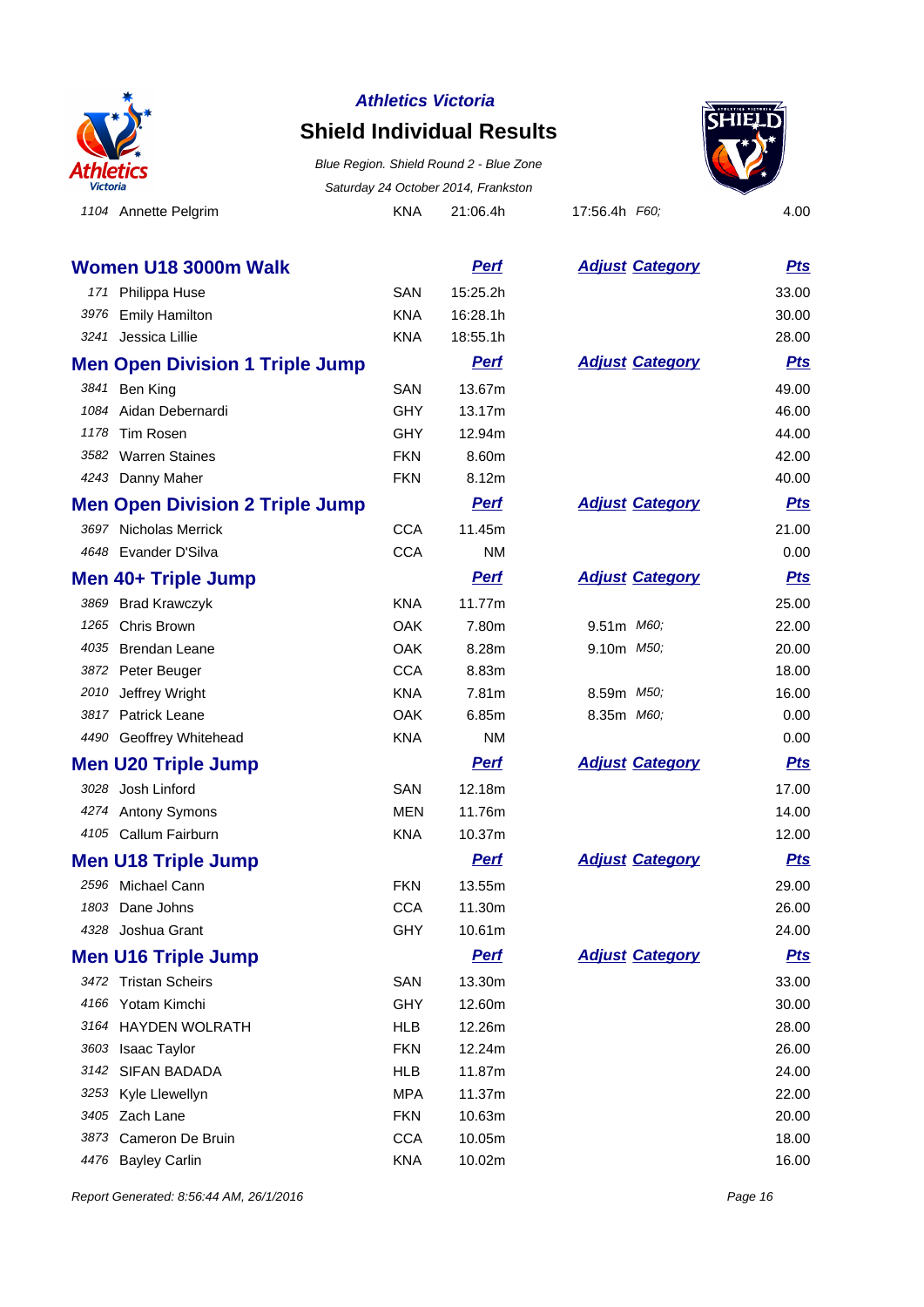

### **Shield Individual Results**



|                                          |                                          |            | Saturday 24 October 2014, Frankston |                        | ✓          |
|------------------------------------------|------------------------------------------|------------|-------------------------------------|------------------------|------------|
|                                          | 1272 Nathan Crawley                      | <b>GHY</b> | 9.96m                               |                        | 14.00      |
| 3511                                     | <b>TRISTAN ABBOTT</b>                    | <b>CCA</b> | 9.86m                               |                        | 12.00      |
| 217                                      | Hayden Walmsley                          | <b>KNA</b> | 7.60m                               |                        | 10.00      |
|                                          | 3455 Lochlan Jouvelet                    | <b>CCA</b> | 9.11 <sub>m</sub>                   |                        | 0.00       |
| 3509                                     | Declan McBean                            | <b>HLB</b> | 9.60m                               |                        | 0.00       |
|                                          | 6047 Max Mayano                          | <b>UNA</b> | 9.74m                               |                        | 0.00       |
|                                          | <b>Men U14 Triple Jump</b>               |            | <b>Perf</b>                         | <b>Adjust Category</b> | <b>Pts</b> |
|                                          | 3147 Bambino Moukassa Mbani              | <b>HLB</b> | 11.96m                              |                        | 37.00      |
|                                          | 3814 Tristan Rogers                      | <b>FKN</b> | 11.08m                              |                        | 34.00      |
|                                          | 3580 Aiden Hinson                        | <b>FKN</b> | 10.30m                              |                        | 32.00      |
| 3639                                     | <b>Corey Smith</b>                       | <b>MEN</b> | 9.65m                               |                        | 30.00      |
| 3868                                     | Nicholas Krawczyk                        | <b>KNA</b> | 7.26m                               |                        | 28.00      |
|                                          | 285 Ronin Barrett                        | <b>FKN</b> | 9.74m                               |                        | 0.00       |
|                                          | <b>Women Open Division 1 Triple Jump</b> |            | <b>Perf</b>                         | <b>Adjust Category</b> | <u>Pts</u> |
|                                          | 2762 Ruby Holten                         | <b>SAN</b> | 10.99m                              |                        | 25.00      |
| 3201                                     | Tierra Exum                              | SAN        | 10.81m                              |                        | 22.00      |
|                                          | 1027 Cassie Higham                       | <b>GHY</b> | 7.26m                               |                        | 20.00      |
|                                          | 4484 Vanessa Fairburn                    | <b>KNA</b> | 7.23m                               |                        | 18.00      |
|                                          | 1475 Anna Ross                           | <b>GHY</b> | 7.10m                               |                        | 16.00      |
| <b>Women Open Division 2 Triple Jump</b> |                                          |            | <b>Perf</b>                         | <b>Adjust Category</b> | <u>Pts</u> |
|                                          | 3417 Megan Heap                          | <b>FKN</b> | 10.75m                              |                        | 25.00      |
| 3864                                     | Carmen De Bruin                          | <b>CCA</b> | 10.61m                              |                        | 22.00      |
|                                          | 3637 Tess Parton                         | <b>MEN</b> | 9.96m                               |                        | 20.00      |
|                                          | 3903 Elise Ponchard                      | <b>FKN</b> | 9.28m                               |                        | 18.00      |
|                                          | 1886 Helen Bryan                         | MEN        | 6.60m                               |                        | 16.00      |
|                                          | <b>Women 40+ Triple Jump</b>             |            | <b>Perf</b>                         | <b>Adjust Category</b> | <u>Pts</u> |
|                                          | 2221 Lesley Taeuber                      | <b>GHY</b> | 6.70m                               |                        | 9.00       |
|                                          | <b>Women U20 Triple Jump</b>             |            | <b>Perf</b>                         | <b>Adjust Category</b> | <u>Pts</u> |
|                                          | 1609 Clodagh Grogan                      | SAN        | 9.56m                               |                        | 9.00       |
|                                          | <b>Women U18 Triple Jump</b>             |            | <b>Perf</b>                         | <b>Adjust Category</b> | <u>Pts</u> |
|                                          | 4165 Claudia Whitfort                    | <b>GHY</b> | 10.83m                              |                        | 33.00      |
|                                          | 2865 Piper Montag                        | <b>MAC</b> | 10.61m                              |                        | 30.00      |
|                                          | 1006 Jordyn McConchie                    | <b>FKN</b> | 10.24m                              |                        | 28.00      |
|                                          | 4537 Alyssa Prosser                      | <b>CCA</b> | 10.02m                              |                        | 26.00      |
|                                          | 3411 Ella Collis                         | <b>MEN</b> | <b>NM</b>                           |                        | 0.00       |
|                                          | <b>Women U16 Triple Jump</b>             |            | <b>Perf</b>                         | <b>Adjust Category</b> | <u>Pts</u> |
|                                          | 3413 Bridie Kelly                        | <b>FKN</b> | 10.22m                              |                        | 33.00      |
| 4145                                     | Bianca Fernando                          | <b>CCA</b> | 9.86m                               |                        | 30.00      |
|                                          | 3975 Kristy Fairburn                     | <b>KNA</b> | 6.20m                               |                        | 28.00      |
|                                          | <b>Women U14 Triple Jump</b>             |            | <b>Perf</b>                         | <b>Adjust Category</b> | <u>Pts</u> |
|                                          | 287 Isabella Phanivong                   | <b>FKN</b> | 10.41m                              |                        | 33.00      |
|                                          |                                          |            |                                     |                        |            |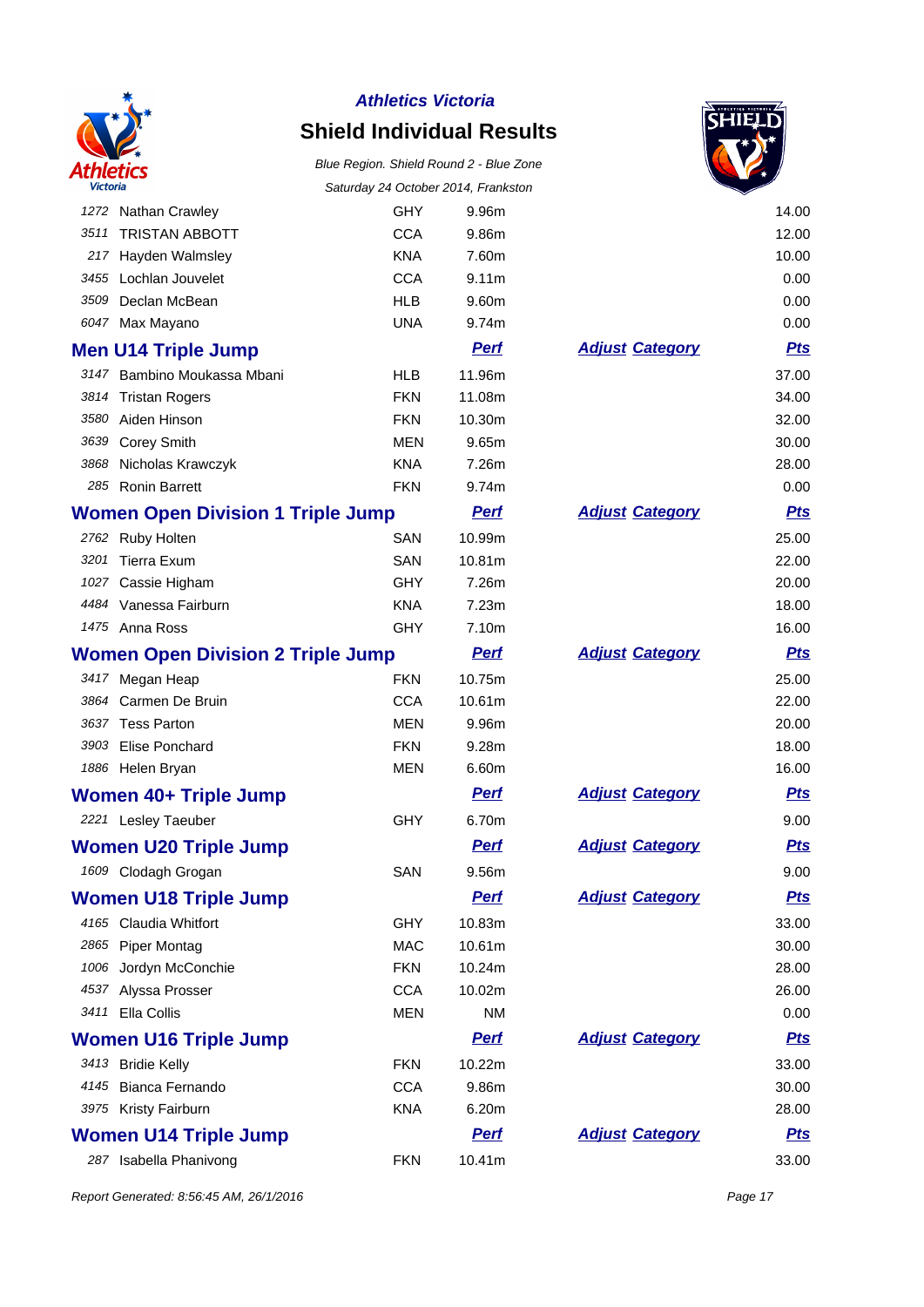

# **Shield Individual Results**

#### Blue Region. Shield Round 2 - Blue Zone Saturday 24 October 2014, Frankston



|      |                                      |            |             |                        | ▽          |
|------|--------------------------------------|------------|-------------|------------------------|------------|
| 4578 | <b>Tiana Scheirs</b>                 | SAN        | 10.19m      |                        | 30.00      |
| 3386 | Aisling O'Connor Buckley             | <b>GHY</b> | 9.83m       |                        | 28.00      |
|      | 4660 Amber Kamau                     | <b>FKN</b> | 9.27m       |                        | 26.00      |
| 3271 | <b>EMMUMUELLA CHALIKER</b>           | <b>HLB</b> | 9.26m       |                        | 24.00      |
| 3454 | <b>Felicity Jouvelet</b>             | <b>CCA</b> | 8.86m       |                        | 21.00      |
| 3963 | Alyssa Neale                         | <b>CCA</b> | 8.86m       |                        | 21.00      |
| 3272 | <b>DANA FOMIN</b>                    | <b>HLB</b> | 8.62m       |                        | 18.00      |
| 3410 | Claudia Cazaux                       | <b>MEN</b> | 8.60m       |                        | 16.00      |
|      | 4715 Gemma Craddock                  | GHY        | 7.90m       |                        | 14.00      |
| 3311 | Genevieve Watson                     | <b>KNA</b> | <b>NM</b>   |                        | 0.00       |
| 3477 | <b>Holly Blake</b>                   | <b>KNA</b> | <b>NM</b>   |                        | 0.00       |
| 3581 | <b>Maddison Staines</b>              | <b>FKN</b> | 9.02m       |                        | 0.00       |
|      | <b>Men Open Division 1 High Jump</b> |            | <b>Pert</b> | <b>Adjust Category</b> | <b>Pts</b> |
|      | 4799 Daniel Pangbourne               | <b>FKN</b> | 1.90m       |                        | 49.00      |
|      | 1353 Beau Lang                       | <b>GHY</b> | 1.60m       |                        | 45.00      |
|      | 1423 Matthew Wynne                   | <b>GHY</b> | 1.60m       |                        | 45.00      |
|      | 526 Alexander Newman                 | <b>GHY</b> | 1.55m       |                        | 41.00      |
|      | 4187 Tyse Axford                     | GHY        | 1.55m       |                        | 41.00      |
|      | 3582 Warren Staines                  | <b>FKN</b> | 1.25m       |                        | 37.00      |
| 4243 | Danny Maher                          | <b>FKN</b> | 1.25m       |                        | 37.00      |
| 1178 | <b>Tim Rosen</b>                     | <b>GHY</b> | <b>NM</b>   |                        | 0.00       |
| 1693 | Justin Hanrahan                      | <b>MEN</b> | <b>NM</b>   |                        | 0.00       |
| 3532 | Justin Cohen                         | <b>GHY</b> | <b>NM</b>   |                        | 0.00       |
|      | 4640 GEOFFREY GEOFFREY PITTMAN       | <b>GHY</b> | <b>NM</b>   |                        | 0.00       |
|      | 4734 Kulan Ranasinghe                | GHY        | <b>NM</b>   |                        | 0.00       |
|      | <b>Men Open Division 2 High Jump</b> |            | <b>Perf</b> | <b>Adjust Category</b> | <b>Pts</b> |
|      | 3818 Rebecca Leane                   | <b>OAK</b> | <b>DNS</b>  |                        | 0.00       |
|      | Men 40+ High Jump                    |            | <b>Perf</b> | <b>Adjust Category</b> | <u>Pts</u> |
|      | 4035 Brendan Leane                   | OAK        | 1.45m       | 1.58m M50;             | 25.00      |
|      | 3872 Peter Beuger                    | <b>CCA</b> | 1.50m       |                        | 22.00      |
| 1262 | Mark Cauchi                          | OAK        | 1.20m       | 1.30m M50;             | 20.00      |
| 2010 | Jeffrey Wright                       | <b>KNA</b> | <b>DNS</b>  | M50;                   | 0.00       |
| 3817 | <b>Patrick Leane</b>                 | OAK        | <b>DNS</b>  | M60;                   | 0.00       |
| 3869 | <b>Brad Krawczyk</b>                 | <b>KNA</b> | <b>NM</b>   |                        | 0.00       |
|      | <b>Men U20 High Jump</b>             |            | <b>Perf</b> | <b>Adjust Category</b> | <u>Pts</u> |
| 109  | Hamish Robertson                     | SAN        | 1.75m       |                        | 15.50      |
|      | 4274 Antony Symons                   | <b>MEN</b> | 1.75m       |                        | 15.50      |
| 3804 | Sebastian Zammit                     | GHY        | <b>NM</b>   |                        | 0.00       |
|      | 4785 Jason Blood                     | <b>BYC</b> | 1.55m       |                        | 0.00       |
|      | <b>Men U18 High Jump</b>             |            | <b>Perf</b> | <b>Adjust Category</b> | <u>Pts</u> |
|      | 4246 Finn Snow                       | <b>FKN</b> | 1.80m       |                        | 29.00      |
|      | 3017 Tom Tanojevic                   | SAN        | 1.70m       |                        | 26.00      |
|      |                                      |            |             |                        |            |

Report Generated: 8:56:46 AM, 26/1/2016 **Page 18**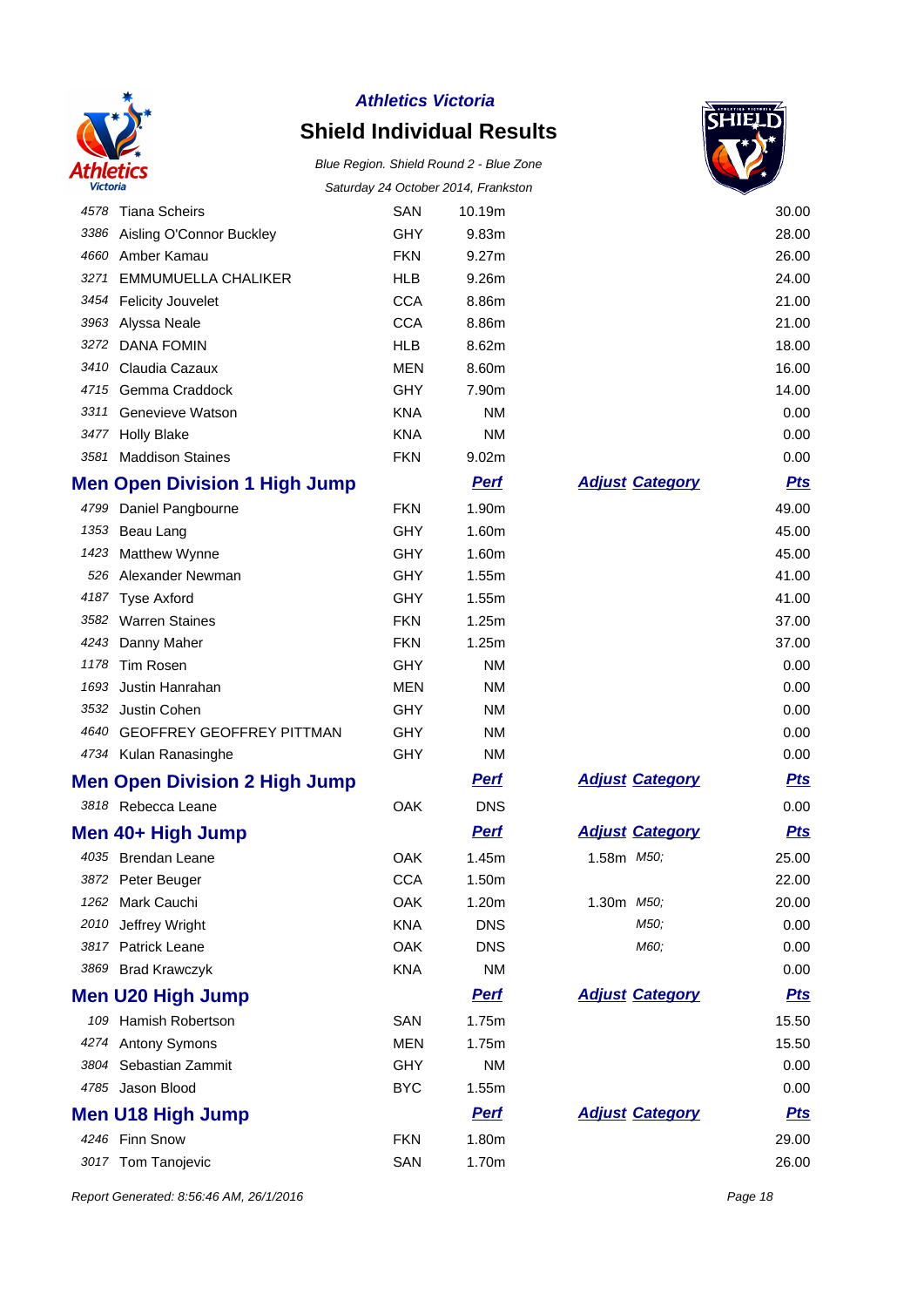

### **Shield Individual Results**

Blue Region. Shield Round 2 - Blue Zone Saturday 24 October 2014, Frankston



|      | 1803 Dane Johns                        | <b>CCA</b> | 1.55m       |                        | 24.00      |
|------|----------------------------------------|------------|-------------|------------------------|------------|
|      | 3821 Sacha Garnier                     | <b>KNA</b> | 1.25m       |                        | 22.00      |
|      | 1599 Reese Walmsley                    | <b>KNA</b> | 1.20m       |                        | 20.00      |
|      | Men U16 High Jump                      |            | <b>Perf</b> | <b>Adjust Category</b> | <u>Pts</u> |
|      | 1697 Stefan Nel                        | <b>MEN</b> | 1.85m       |                        | 33.00      |
|      | 4707 Conor Murray                      | <b>MEN</b> | 1.70m       |                        | 30.00      |
|      | 3164 HAYDEN WOLRATH                    | <b>HLB</b> | 1.50m       |                        | 27.00      |
| 3509 | Declan McBean                          | <b>HLB</b> | 1.50m       |                        | 27.00      |
|      | 206 Aaron Leferink                     | SAN        | 1.45m       |                        | 23.00      |
|      | 4476 Bayley Carlin                     | <b>KNA</b> | 1.45m       |                        | 23.00      |
|      | 3603 Isaac Taylor                      | <b>FKN</b> | 1.40m       |                        | 19.00      |
| 3873 | Cameron De Bruin                       | <b>CCA</b> | 1.40m       |                        | 19.00      |
|      | 3822 Michael Hough                     | <b>KNA</b> | 1.35m       |                        | 16.00      |
|      | 3142 SIFAN BADADA                      | <b>HLB</b> | 1.30m       |                        | 0.00       |
|      | 3405 Zach Lane                         | <b>FKN</b> | <b>NM</b>   |                        | 0.00       |
|      | Men U14 High Jump                      |            | <b>Perf</b> | <b>Adjust Category</b> | <u>Pts</u> |
|      | 285 Ronin Barrett                      | <b>FKN</b> | 1.60m       |                        | 37.00      |
|      | 3147 Bambino Moukassa Mbani            | <b>HLB</b> | 1.50m       |                        | 34.00      |
|      | 2887 Nikola Mandic                     | <b>CCA</b> | 1.20m       |                        | 32.00      |
|      | 3956 Matthew Merrilees                 | <b>SCA</b> | 1.45m       |                        | 0.00       |
|      | <b>Women Open Division 1 High Jump</b> |            | <b>Pert</b> | <b>Adjust Category</b> | <u>Pts</u> |
|      | 2762 Ruby Holten                       | SAN        | 1.40m       |                        | 25.00      |
|      | 1475 Anna Ross                         | <b>GHY</b> | 1.25m       |                        | 22.00      |
|      | 1027 Cassie Higham                     | <b>GHY</b> | 1.10m       |                        | 20.00      |
|      | 3346 Sherena Mulgrave                  | GHY        | <b>NM</b>   |                        | 0.00       |
|      | 4484 Vanessa Fairburn                  | <b>KNA</b> | <b>NM</b>   |                        | 0.00       |
|      | <b>Women Open Division 2 High Jump</b> |            | <b>Perf</b> | <b>Adjust Category</b> | <u>Pts</u> |
|      | 3417 Megan Heap                        | <b>FKN</b> | 1.55m       |                        | 25.00      |
| 2881 | <b>Corey Pendry</b>                    | <b>HLB</b> | 1.40m       |                        | 22.00      |
|      | 1886 Helen Bryan                       | <b>MEN</b> | NM          |                        | 0.00       |
|      | <b>Women U18 High Jump</b>             |            | <b>Perf</b> | <b>Adjust Category</b> | <u>Pts</u> |
|      | 4537 Alyssa Prosser                    | <b>CCA</b> | 1.45m       |                        | 33.00      |
|      | 4144 Tessa Bottomley                   | <b>CCA</b> | 1.30m       |                        | 30.00      |
|      | 1006 Jordyn McConchie                  | <b>FKN</b> | <b>NM</b>   |                        | 0.00       |
|      | <b>Women U16 High Jump</b>             |            | <b>Perf</b> | <b>Adjust Category</b> | <u>Pts</u> |
|      | 3413 Bridie Kelly                      | <b>FKN</b> | 1.35m       |                        | 31.50      |
|      | 3799 Daina Kasperaitis                 | <b>MEN</b> | 1.35m       |                        | 31.50      |
|      | 6027 Caitlyn Grant                     | <b>UNA</b> | 1.40m       |                        | 0.00       |
|      |                                        |            | <b>Perf</b> | <b>Adjust Category</b> | <u>Pts</u> |
|      | <b>Women U14 High Jump</b>             |            |             |                        |            |
|      | 3271 EMMUMUELLA CHALIKER               | <b>HLB</b> | 1.30m       |                        | 31.50      |
|      | 3963 Alyssa Neale                      | <b>CCA</b> | 1.30m       |                        | 31.50      |

Report Generated: 8:56:46 AM, 26/1/2016 **Page 19**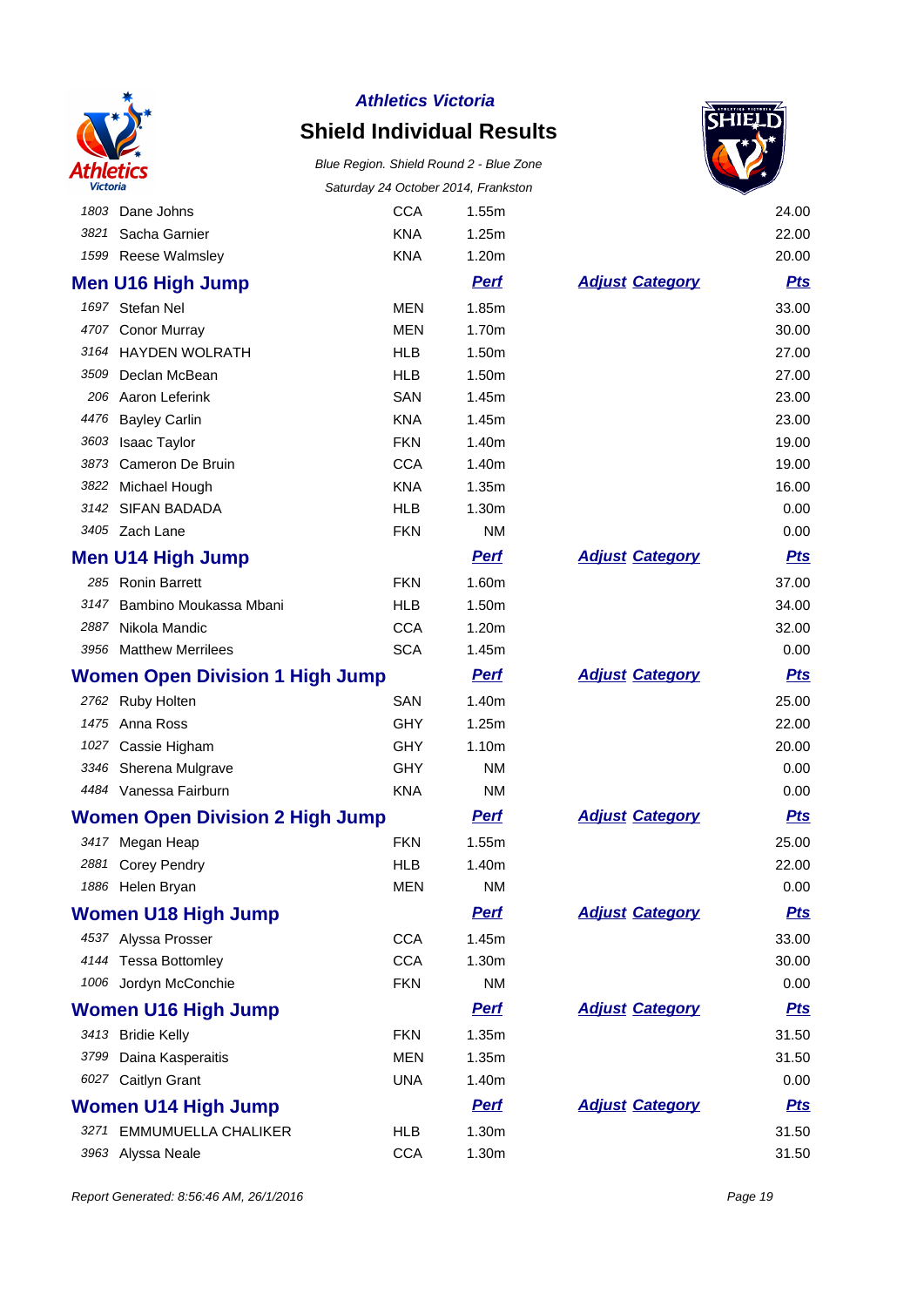

## **Shield Individual Results**



| victoria |                                     | Saturday 24 October 2014, Frankston |             |                        |            |
|----------|-------------------------------------|-------------------------------------|-------------|------------------------|------------|
| 3581     | <b>Maddison Staines</b>             | <b>FKN</b>                          | 1.25m       |                        | 28.00      |
| 3519     | Abigail Newman                      | <b>GHY</b>                          | 1.20m       |                        | 26.00      |
| 1541     | Rachel Aitken                       | <b>SCA</b>                          | 1.35m       |                        | 0.00       |
| 2775     | <b>Piper Hastings</b>               | <b>SCA</b>                          | 1.50m       |                        | 0.00       |
| 3272     | <b>DANA FOMIN</b>                   | <b>HLB</b>                          | <b>DNS</b>  |                        | 0.00       |
| 3290     | Isabella Harper                     | <b>GHY</b>                          | <b>NM</b>   |                        | 0.00       |
| 3388     | Nicola Slade                        | <b>SCA</b>                          | 1.40m       |                        | 0.00       |
| 3444     | <b>Hayley Burne</b>                 | <b>CCA</b>                          | <b>NM</b>   |                        | 0.00       |
|          | 3635 Zoe Cunningham                 | <b>MEN</b>                          | <b>NM</b>   |                        | 0.00       |
|          | <b>Men Open Division 1 Shot Put</b> |                                     | <b>Pert</b> | <b>Adjust Category</b> | <u>Pts</u> |
| 2936     | <b>Thomas Morehouse</b>             | SAN                                 | 11.10m      | 7.26kg                 | 49.00      |
| 1693     | Justin Hanrahan                     | <b>MEN</b>                          | 10.84m      | 7.26kg                 | 46.00      |
| 2005     | Craig Fairburn                      | <b>KNA</b>                          | 9.23m       | 7.26kg                 | 44.00      |
| 526      | Alexander Newman                    | <b>GHY</b>                          | 9.04m       | 7.26kg                 | 41.00      |
| 3582     | <b>Warren Staines</b>               | <b>FKN</b>                          | 9.04m       | 7.26kg                 | 41.00      |
| 1178     | Tim Rosen                           | <b>GHY</b>                          | 8.51m       | 7.26kg                 | 38.00      |
| 1353     | Beau Lang                           | <b>GHY</b>                          | 7.86m       | 7.26kg                 | 36.00      |
| 4243     | Danny Maher                         | <b>FKN</b>                          | 7.54m       | 7.26kg                 | 34.00      |
| 3532     | Justin Cohen                        | <b>GHY</b>                          | 7.41m       | 7.26kg                 | 32.00      |
| 3251     | <b>Patrick Beguely</b>              | <b>GHY</b>                          | 7.15m       | 7.26kg                 | 30.00      |
|          | 1028 William Little                 | <b>GHY</b>                          | 5.78m       | 7.26kg                 | 28.00      |
|          | <b>Men Open Division 2 Shot Put</b> |                                     | <u>Perf</u> | <b>Adjust Category</b> | <u>Pts</u> |
| 3818     | Rebecca Leane                       | OAK                                 | 6.58m       | 7.26kg                 | 21.00      |
| 32       | <b>Matthew De Bruin</b>             | <b>CCA</b>                          | <b>NM</b>   | 7.26kg                 | 0.00       |
| 2227     | Dan Langelaan                       | <b>CCA</b>                          | <b>NM</b>   | 7.26kg                 | 0.00       |
|          | Men 40+ Shot Put                    |                                     | <u>Perf</u> | <b>Adjust Category</b> | <u>Pts</u> |
|          | 3817 Patrick Leane                  |                                     |             |                        |            |
|          |                                     | OAK                                 | 11.40m      | 12.76m M60 (5kg);      | 25.00      |
|          | 4035 Brendan Leane                  | OAK                                 | 9.80m       | 10.29m M50 (6kg);      | 22.00      |
|          | 3540 Andrew Crawley                 | GHY                                 | 9.37m       | 9.83m M50 (6kg);       | 20.00      |
|          | 4490 Geoffrey Whitehead             | <b>KNA</b>                          | 8.21m       | 7.26kg                 | 18.00      |
|          | 3872 Peter Beuger                   | <b>CCA</b>                          | 8.12m       | 7.26kg                 | 16.00      |
| 4344     | Jeffrey Lang                        | <b>GHY</b>                          | 7.21m       | 7.57m M50 (6kg);       | 14.00      |
| 4483     | Noel Fairburn                       | <b>KNA</b>                          | 7.14m       | 7.49m M50 (6kg);       | 12.00      |
| 4719     | Mark Jouvelet                       | <b>CCA</b>                          | 7.40m       | 7.26kg                 | 10.00      |
| 1149     | Kurt Golonka                        | <b>GHY</b>                          | 6.25m       | 7.26kg                 | 0.00       |
| 1262     | Mark Cauchi                         | OAK                                 | 7.69m       | 8.07m M50 (6kg);       | 0.00       |
|          | <b>Men U20 Shot Put</b>             |                                     | <b>Pert</b> | <b>Adjust Category</b> | <u>Pts</u> |
| 3028     | Josh Linford                        | SAN                                 | 10.58m      | 6kg                    | 17.00      |
| 152      | <b>Brendan Smith</b>                | <b>MEN</b>                          | 10.25m      | 6kg                    | 14.00      |
| 3804     | Sebastian Zammit                    | GHY                                 | 9.92m       | 6kg                    | 12.00      |
| 4105     | Callum Fairburn                     | <b>KNA</b>                          | 8.13m       | 6kg                    | 10.00      |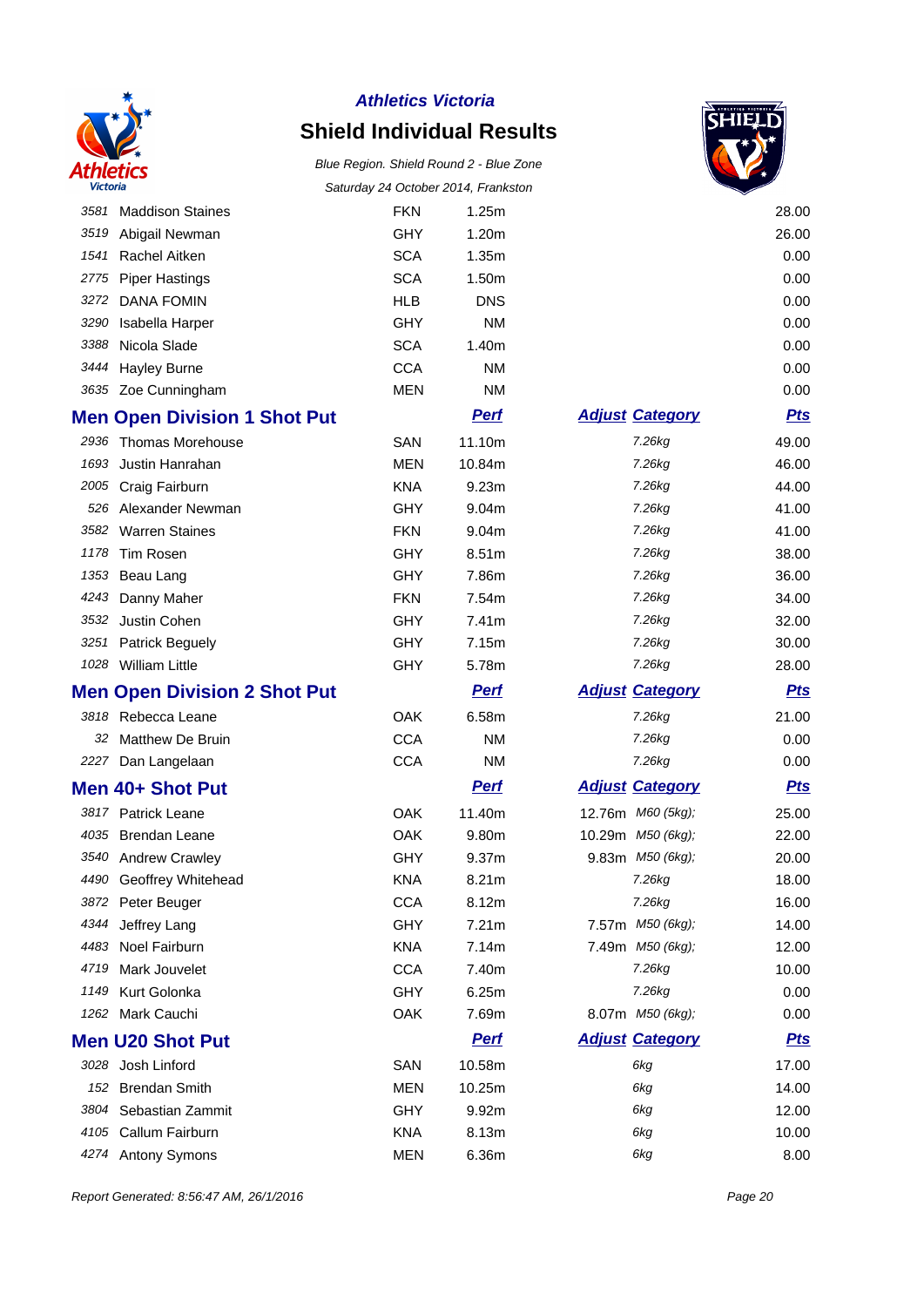

# **Shield Individual Results**

Blue Region. Shield Round 2 - Blue Zone Saturday 24 October 2014, Frankston



| <b>Men U18 Shot Put</b>               |            | <b>Pert</b> | <b>Adjust Category</b> | <b>Pts</b> |
|---------------------------------------|------------|-------------|------------------------|------------|
| 3017 Tom Tanojevic                    | <b>SAN</b> | 13.13m      | 5kg                    | 29.00      |
| 3650 Harry Blackburn                  | <b>KNA</b> | 10.14m      | 5kg                    | 26.00      |
| 1803<br>Dane Johns                    | <b>CCA</b> | 9.55m       | 5kg                    | 24.00      |
| Reese Walmsley<br>1599                | <b>KNA</b> | 6.07m       | 5kg                    | 22.00      |
| Shaun Dowell<br>4481                  | <b>KNA</b> | 4.87m       | 5kg                    | 0.00       |
| <b>Men U16 Shot Put</b>               |            | <b>Pert</b> | <b>Adjust Category</b> | <b>Pts</b> |
| Cameron De Bruin<br>3873              | <b>CCA</b> | 10.94m      | 4kg                    | 33.00      |
| <b>Benjamin Petrie</b><br>3265        | <b>FKN</b> | 10.40m      | 4kg                    | 30.00      |
| 3603<br>Isaac Taylor                  | <b>FKN</b> | 9.98m       | 4kg                    | 28.00      |
| Declan McBean<br>3509                 | <b>HLB</b> | 9.85m       | 4kg                    | 26.00      |
| 1352<br>Jasper Pickering              | <b>GHY</b> | 9.05m       | 4kg                    | 24.00      |
| 3142 SIFAN BADADA                     | <b>HLB</b> | 8.01m       | 4kg                    | 22.00      |
| 3455 Lochlan Jouvelet                 | <b>CCA</b> | 6.66m       | 4kg                    | 20.00      |
| 3511<br><b>TRISTAN ABBOTT</b>         | <b>CCA</b> | 6.35m       | 4kg                    | 0.00       |
| 4788 Mohamed Mohamed                  | <b>FKN</b> | 9.24m       | 4kg                    | 0.00       |
| <b>Men U14 Shot Put</b>               |            | <b>Pert</b> | <b>Adjust Category</b> | <b>Pts</b> |
| 2943 William Reid                     | <b>FKN</b> | 11.17m      | 3kg                    | 37.00      |
| <b>Rhys Tonkin</b><br>4577            | <b>HLB</b> | 11.10m      | 3kg                    | 34.00      |
| Bambino Moukassa Mbani<br>3147        | <b>HLB</b> | 8.94m       | 3kg                    | 32.00      |
| 3797<br>Nicholas Grech                | <b>MEN</b> | 8.41m       | 3kg                    | 30.00      |
| 3639<br><b>Corey Smith</b>            | <b>MEN</b> | 8.11m       | 3kg                    | 28.00      |
| 2887<br>Nikola Mandic                 | <b>CCA</b> | 6.99m       | 3kg                    | 26.00      |
| <b>Ronin Barrett</b><br>285           | <b>FKN</b> | 6.15m       | 3kg                    | 24.00      |
| 4665<br><b>Finley Pickering</b>       | <b>GHY</b> | 6.13m       | 3kg                    | 22.00      |
| 2824<br><b>Ben Wells</b>              | <b>FKN</b> | 4.53m       | 3kg                    | 0.00       |
| 3956 Matthew Merrilees                | <b>SCA</b> | 8.73m       | 3kg                    | 0.00       |
| <b>Women Open Division 1 Shot Put</b> |            | <b>Perf</b> | <b>Adjust Category</b> | <b>Pts</b> |
| 270 Noni Thompson                     | <b>GHY</b> | 6.70m       | 9.37m F36;             | 25.00      |
| 3681 Jeanette Reyes                   | SAN        | 8.07m       | 4kg                    | 22.00      |
| 4484 Vanessa Fairburn                 | KNA        | 7.09m       | 4kg                    | 20.00      |
| 1475 Anna Ross                        | <b>GHY</b> | 5.79m       | 4kg                    | 18.00      |
| 1027 Cassie Higham                    | <b>GHY</b> | 5.24m       | 4kg                    | 16.00      |
| <b>Women Open Division 2 Shot Put</b> |            | <b>Perf</b> | <b>Adjust Category</b> | <u>Pts</u> |
| 3148 Janita Kareta                    | <b>HLB</b> | 10.12m      | 4kg                    | 25.00      |
| 2881 Corey Pendry                     | <b>HLB</b> | 9.26m       | 4kg                    | 22.00      |
| 3637 Tess Parton                      | <b>MEN</b> | 9.24m       | 4kg                    | 20.00      |
| 3417 Megan Heap                       | <b>FKN</b> | 8.31m       | 4kg                    | 18.00      |
| 536 Dorn Jenkins                      | <b>MEN</b> | 7.69m       | 4kg                    | 16.00      |
| 2037 Joanne Pratt                     | <b>CCA</b> | 6.33m       | 4kg                    | 14.00      |
| 3903 Elise Ponchard                   | <b>FKN</b> | 5.57m       | 4kg                    | 12.00      |
|                                       |            |             | 4kg                    |            |
| 2038 Megan Pratt                      | <b>CCA</b> | 4.93m       |                        | 10.00      |

Report Generated: 8:56:48 AM, 26/1/2016 **Page 21**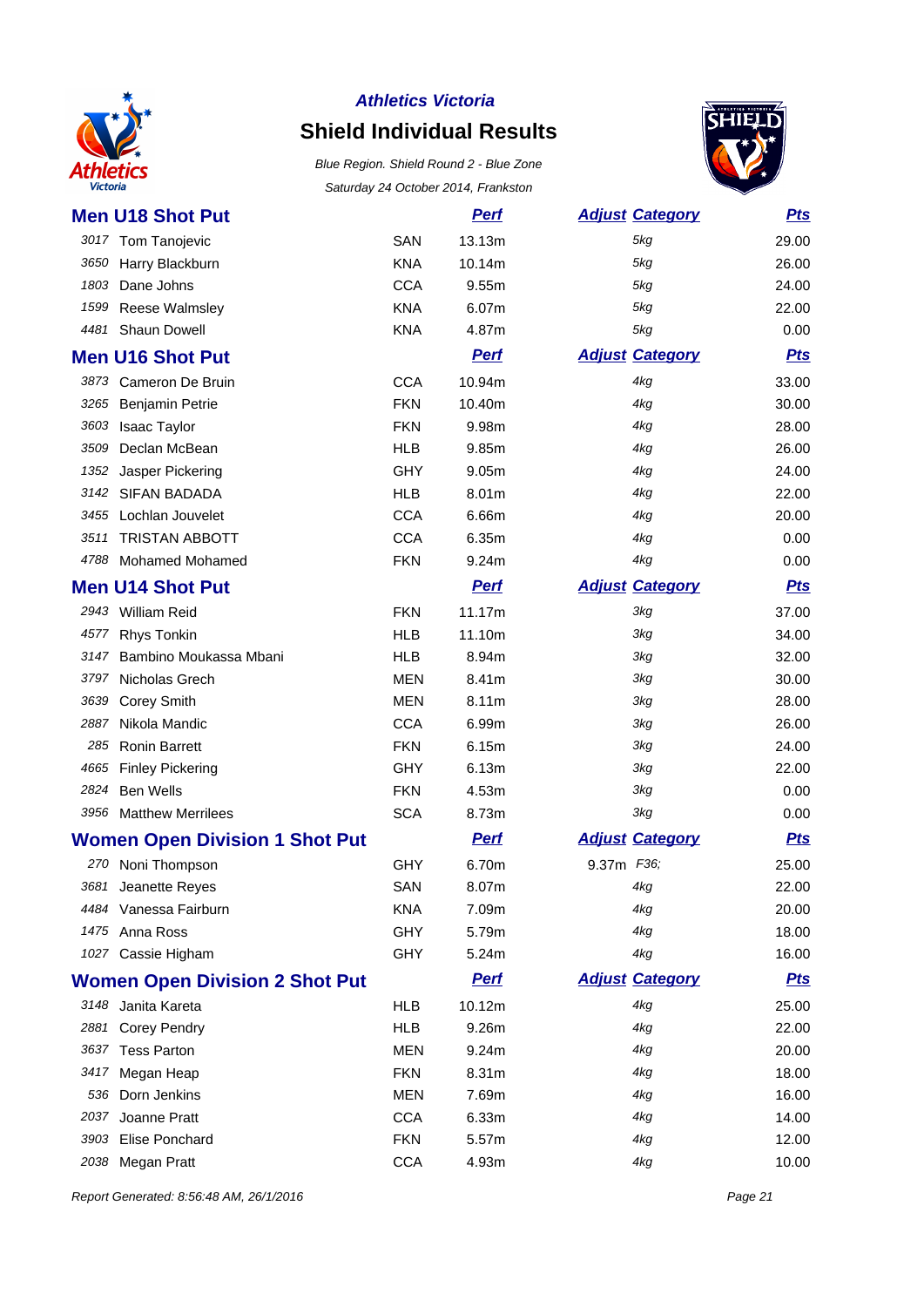

### **Shield Individual Results**

2228 Kara Langelaan aan aan and CCA NM 4kg 4kg 0.00 Blue Region. Shield Round 2 - Blue Zone Saturday 24 October 2014, Frankston



**Women 40+ Shot Put Perf Perf Adjust Category Pts** 4547 Sandra Howorth GHY 7.24m 7.60m F50 (3kg); 9.00 3364 Vicki Charles **GHY** 6.75m 7.08m *F50 (3kg)*; 6.00 80 Heather Carr GHY 5.46m 6.44m F60 (3kg); 0.00 2221 Lesley Taeuber CHY 5.78m 4kg 0.00 **Women U20 Shot Put Put Perf Perf Adjust Category Pts** 4482 Jackie Dowell T/F20 KNA 9.12m 4kg 4482 Jackie Dowell T/F20 1609 Clodagh Grogan **SAN** 6.18m 4kg 6.00 **Women U18 Shot Put Put Perf Perf Adjust Category Pts** 2865 Piper Montag **MAC** 12.46m 3kg 33.00 4432 Samantha Miller CHY 9.14m 3kg 30.00 1006 Jordyn McConchie FKN 8.24m 3kg 28.00 4766 Chelsey Wells FKN 5.55m 3kg 26.00 **Women U16 Shot Put Perf Put Perf Adjust** Category **Pts** 3799 Daina Kasperaitis **MEN** 9.71m 3kg 33.00 4132 Lucy Duncan **1132 Lucy Duncan FKN** 9.42m 36.00 3413 Bridie Kelly FKN 8.60m 3kg 28.00 3651 Holly Hodges KNA 8.58m 3kg 26.00 3334 Jessica Welford MEN 8.19m 3kg 24.00 226 Rebecca Henderson CCA 5.91m 3kg 3kg 22.00 3975 Kristy Fairburn KNA 4.30m 3kg 20.00 4044 Kaelah Elvish FKN 7.80m 3kg 0.00 4656 Jemima Savage **MEN** 7.13m 3kg 3kg 0.00 **Women U14 Shot Put Put Perf Perf Adjust Category Pts** 286 Jayden Trim **11.34m** 3kg 33.00 4673 Renee Herbert **MEN** 10.79m 3kg 30.00 3145 Hope Kareta HLB 10.48m 3kg 28.00 3635 Zoe Cunningham MEN 9.81m 3kg 26.00 3269 Jennifer Macdonald CCA 8.00m 3kg 3269 Jennifer Macdonald CCA 8.00m 3386 Aisling O'Connor Buckley GHY 8.00m 3kg 23.00 3519 Abigail Newman **CHY** 7.63m 3kg 3519 Abigail Newman 20.00 4400 Alyssa Wooding **FKN** 7.09m 3kg 3kg 18.00 260 Dayna Crees T/F35 CCA 5.36m 6.96m F35; 16.00 3144 Asha Sok **14.00 HLB** 14.67m 3kg 3144 Asha Sok 14.00 3332 KISARNA BERNTSEN MEN 9.32m 3kg 3kg 0.00 3410 Claudia Cazaux MEN 7.30m 3kg 0.00 3454 Felicity Jouvelet CCA NM 3kg 3454 Felicity Jouvelet 0.00 3581 Maddison Staines FKN 7.00m 3kg 0.00

3800 Amy McKinley Contract Contract MEN 4.69m 3kg 3800 Amy McKinley 0.00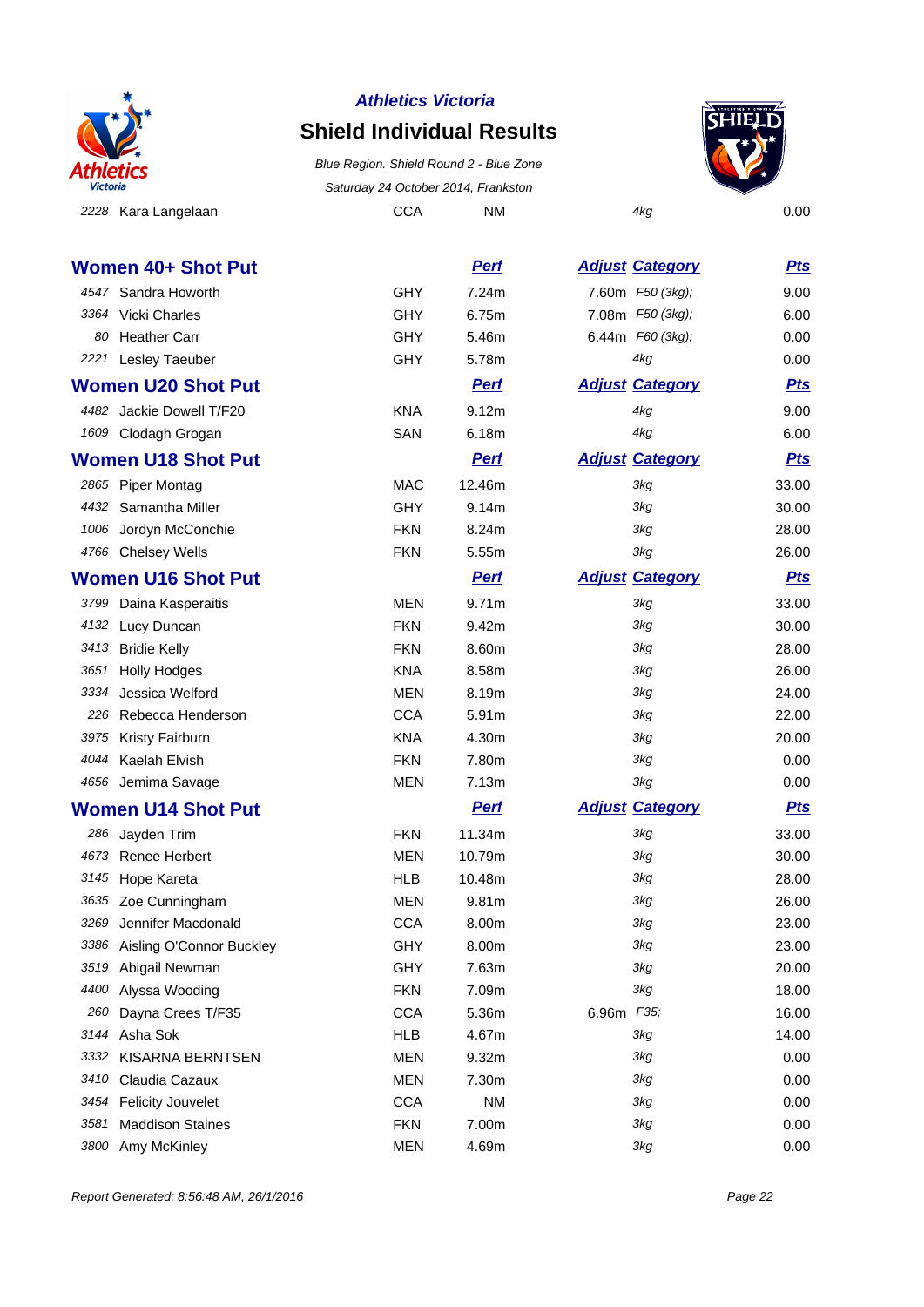

### **Shield Individual Results**



| <b>Men Open Division 1 Hammer</b>   |            | <b>Perf</b> | <b>Adjust Category</b> | <b>Pts</b> |
|-------------------------------------|------------|-------------|------------------------|------------|
| 3865<br>Ben Hodgens                 | <b>GHY</b> | 25.61m      | 7.26kg                 | 49.00      |
| 2005<br>Craig Fairburn              | <b>KNA</b> | 22.41m      | 7.26kg                 | 46.00      |
| <b>Warren Staines</b><br>3582       | <b>FKN</b> | 18.80m      | 7.26kg                 | 44.00      |
| Alexander Newman<br>526             | <b>GHY</b> | 18.76m      | 7.26kg                 | 42.00      |
| <b>Andrew Conacher</b><br>3026      | SAN        | 16.20m      | 7.26kg                 | 40.00      |
| 4243<br>Danny Maher                 | <b>FKN</b> | 15.94m      | 7.26kg                 | 38.00      |
| 1028 William Little                 | <b>GHY</b> | 15.57m      | 7.26kg                 | 36.00      |
| <b>Men Open Division 2 Hammer</b>   |            | <b>Perf</b> | <b>Adjust Category</b> | <b>Pts</b> |
| 3818 Rebecca Leane                  | <b>OAK</b> | 12.95m      | 7.26kg                 | 21.00      |
| Men 40+ Hammer                      |            | <b>Pert</b> | <b>Adjust Category</b> | <b>Pts</b> |
| 3817 Patrick Leane                  | <b>OAK</b> | 27.01m      | 30.25m M60 (5kg);      | 25.00      |
| Mark Cauchi<br>1262                 | <b>OAK</b> | 25.18m      | 26.43m M50 (6kg);      | 22.00      |
| 4483 Noel Fairburn                  | <b>KNA</b> | 22.02m      | 23.12m M50 (6kg);      | 20.00      |
| 3540<br><b>Andrew Crawley</b>       | <b>GHY</b> | 20.89m      | 21.93m M50 (6kg);      | 18.00      |
| 4344<br>Jeffrey Lang                | GHY        | 16.79m      | 17.62m M50 (6kg);      | 16.00      |
| 2010<br>Jeffrey Wright              | <b>KNA</b> | 15.76m      | 16.54m M50 (6kg);      | 14.00      |
| 4490<br>Geoffrey Whitehead          | <b>KNA</b> | 15.92m      | 7.26kg                 | 12.00      |
| <b>Men U20 Hammer</b>               |            | <b>Perf</b> | <b>Adjust Category</b> | <b>Pts</b> |
| <b>Brendan Smith</b><br>152         | <b>MEN</b> | 44.01m      | 6kg                    | 17.00      |
| Callum Fairburn<br>4105             | <b>KNA</b> | 20.71m      | 6kg                    | 14.00      |
| 3028 Josh Linford                   | SAN        | 12.62m      | 6kg                    | 12.00      |
| <b>Men U18 Hammer</b>               |            | <b>Perf</b> | <b>Adjust Category</b> | <b>Pts</b> |
| 434 Ned Weatherly                   | <b>FKN</b> | 59.61m      | 5kg                    | 29.00      |
| Dane Johns<br>1803                  | <b>CCA</b> | 24.99m      | 5kg                    | 26.00      |
| 4481<br>Shaun Dowell                | <b>KNA</b> | 10.91m      | 5kg                    | 24.00      |
| <b>Men U16 Hammer</b>               |            | <u>Perf</u> | <b>Adjust Category</b> | <b>Pts</b> |
| 3265 Benjamin Petrie                | <b>FKN</b> | 33.65m      | 4kg                    | 33.00      |
| 3873 Cameron De Bruin               | <b>CCA</b> | 33.07m      | 4kg                    | 30.00      |
| 3822 Michael Hough                  | <b>KNA</b> | 22.37m      | 4kg                    | 28.00      |
| <b>Men U14 Hammer</b>               |            | <b>Perf</b> | <b>Adjust Category</b> | <u>Pts</u> |
| 4577 Rhys Tonkin                    | <b>HLB</b> | 26.20m      |                        | 37.00      |
| 3956 Matthew Merrilees              | <b>SCA</b> | 17.10m      |                        | 0.00       |
| <b>Women Open Division 1 Hammer</b> |            | <b>Perf</b> | <b>Adjust Category</b> | <u>Pts</u> |
| 2762 Ruby Holten                    | SAN        | 22.17m      | 4kg                    | 25.00      |
| Jeanette Reyes<br>3681              | SAN        | 21.78m      | 4kg                    | 22.00      |
| 4484 Vanessa Fairburn               | <b>KNA</b> | 13.52m      | 4kg                    | 20.00      |
| 1475 Anna Ross                      | <b>GHY</b> | 12.07m      | 4kg                    | 18.00      |
| <b>Women Open Division 2 Hammer</b> |            | <u>Perf</u> | <b>Adjust Category</b> | <u>Pts</u> |
| 536 Dorn Jenkins                    | <b>MEN</b> | 33.86m      | 4kg                    | 25.00      |